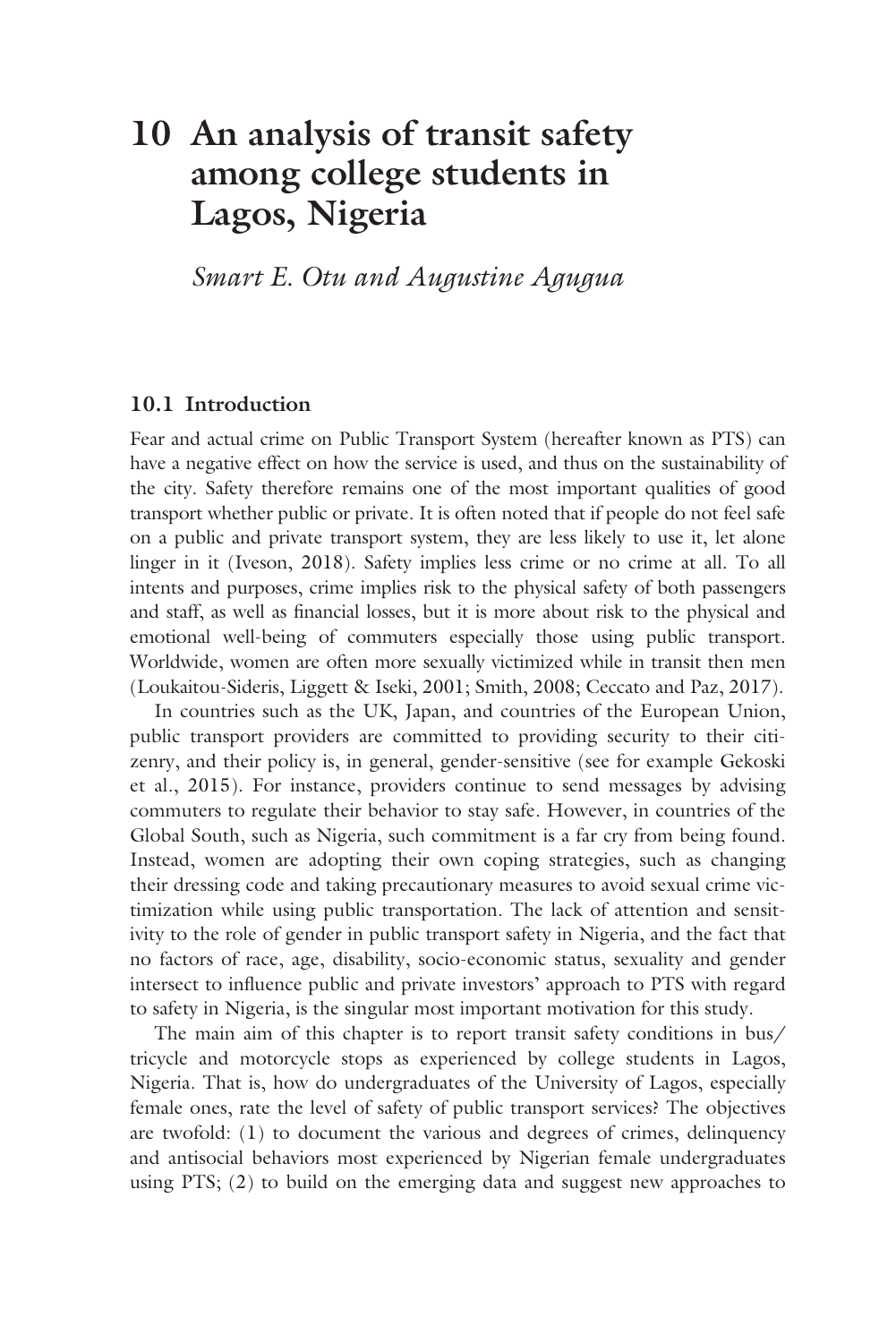the design and delivery of urban public transport services to support the complex needs of all urban residents in Nigeria. The data for this analysis were collected as part of a global research project conducted in multiple cities from six continents: Africa, Asia, Australia/Oceania, Europe, North America, and South America. For more details, see Ceccato and Loukaitou-Sideris (2020).

#### *Statement of the problem*

Police records show that crime and disorder on PTS are not uncommon, and they include mainly stealing, robbery, obtaining by pretense (OBT), unlawful possession, assaults, insults and outright molestation and harassment by both touts and drivers (Otu, 2017). In a sarcastic, but well-founded treatise and warning to visitors to Africa, written two decades ago and entitled 'So You're Planning a Trip to Africa', Scott Bidstrup (1999, 3 and cited in Otu, 2003, 56) illuminates the seriousness of crime, especially armed robbery on PTS in Nigeria. Bidstrup warned the would-be-visitors to Nigeria to be wary of armed bandits when travelling on Nigerian roads. As he put it *inter alia*:

… Never travel at night. Armed robbery is always every time in Nigeria, but is much worse at night.… Daytime travel isn't safe, but it is much safer than night times travel. Never carry all your money with you. If you get robbed, and they find your money (and yes, they will, no matter how clever you think you are), you'll end up penniless in a country that doesn't know the meaning of the words "credit cards", "wire transfers", "ATM", or "bank credit" …

(Otu, 2003, 56)

Of all the crimes and safety issues confronting public transport users, robbery, assault and pickpocketing, sexual harassment or the fear of it, in their various forms, remain the most common ones. Sexual harassment remains the crime most faced by women who use PTS. This includes stalking, unwanted touching, obscene gestures, voyeurism, unwanted sexual comments or jokes, unwanted offensive and invasive interpersonal communication through electronic devices or social media, and sex-related insults. Kalms and Korsmeyer (2017a, 2017b) are of the view that the fear of sexual harassment in urban areas predisposes girls and women to regularly modify their behavior to reduce their risk of harassment. Extended, this explains the reason why more women and girls are less likely to undertake travel using PTS compared with their male counterparts.

In terms of time, many cannot afford to travel late. And whenever they do, women and girls make the most meticulous decisions about their clothing, finding a male to go out with them and/or trying to limit their movements to particular areas of the city (see also Kalms & Korsmeyer, 2017a, 2017b). In Nigeria, there are instances when girls and women have refused to board public transport because of the dominance of males/boys in the bus, taxi or coach (Otu, 2017). The socio-psychological implication is that women are internalizing and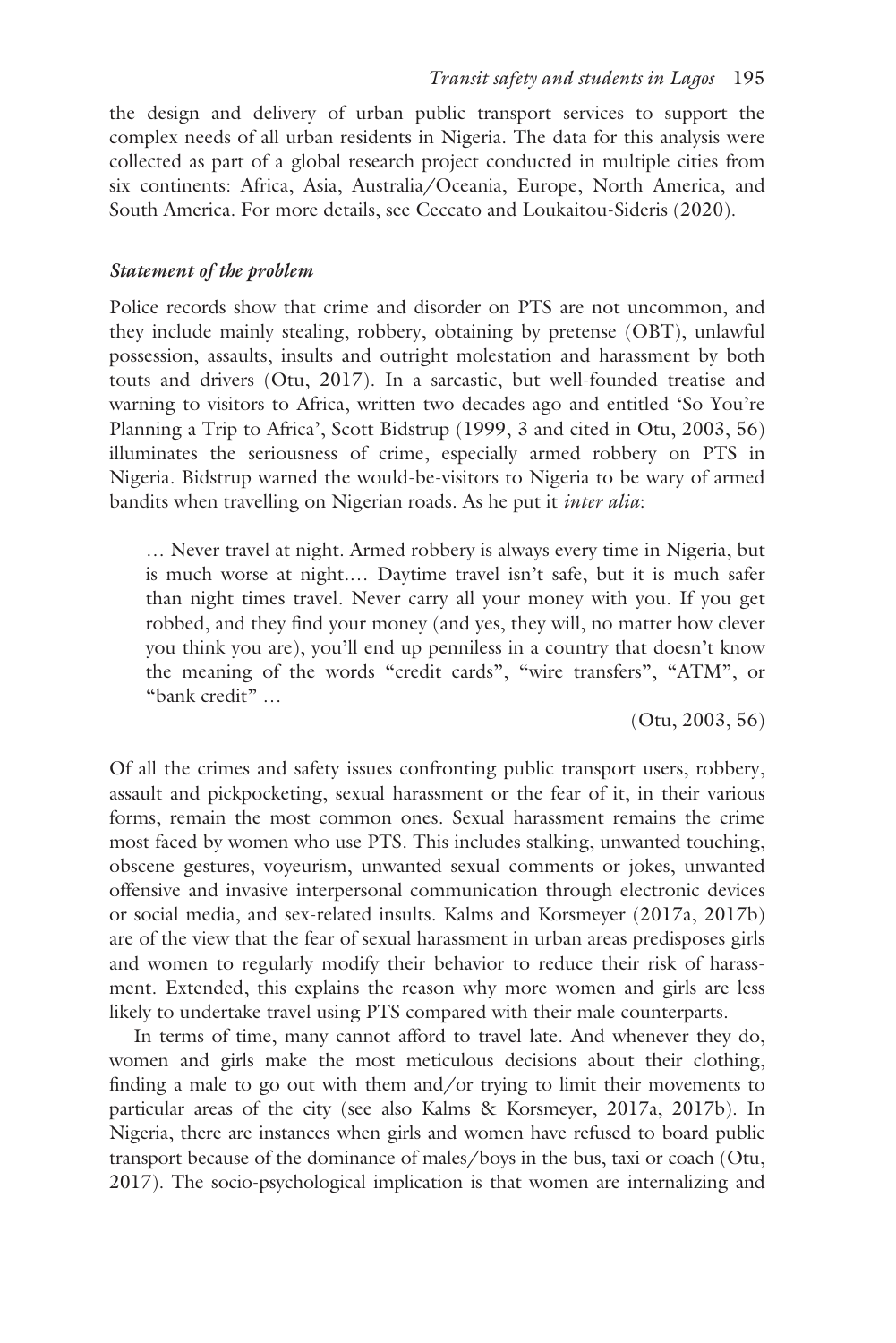taking very seriously, the traditional message that safety from sexual harassment is solely their responsibility.

#### *Theoretical framework*

The broad conceptual model of Environmental criminology theory (Bottoms & Wiles, 1997; Clarke & Eck, 2003) is relevant to this study because it examines how the convergence of a number of factors in a public space results in the occurrence of crime. It draws insights from the principles and assumptions of the three most influential and traditional theories of environmental criminology, namely rational, routine activities and crime pattern theories (see Brantingham & Brantingham, 1993; Clarke & Eck, 2003; Cohen & Felson, 1979; Cornish & Clarke, 1986).

However, Crime Pattern Theory (a strand of environment criminological theory) is reviewed and adopted here because it synthesizes all the elements of other environmental criminology theories, with the central point of departure being that crime is simply an event that occurs when an individual with some criminal readiness level meets a suitable target in a situation sufficient to activate that readiness potential. Crime Pattern Theory, which focuses on the public transport arena, talks about nodes, paths, edges, crime generators and crime attractors as key in explaining the complex interaction of settings involving the structures of PTS. Brantingham and Brantingham (1993) examined static crime events on PTS and found that public transport stations may be either crime generators, crime attractors or just fear generators.

Public transport operations in metropolitan Lagos involve all key elements of Crime Pattern Theory of both the offenders and the victims: suitable targets (for example, staff, passengers, presence of large liquidity and valuable property), motivated offenders (for example, unemployed youths, area boys, loiters, touts [agberos]), and the absence of capable guardians (for example, police officers, security staff, CCTV cameras) (see Otu, 2017). Although, there is a remarkable improvement on PTS in Lagos in the past couple of years, it is still apparently unsystematic, poorly organized and managed especially in relation to international best practices. The physical characteristics of bus stops/stations lack measures such as fencing, lighting, open design and security hardware that would prevent crime and disorder; they also lack other state and local council support services (see also Harris, 1971).

# **10.2 Previous studies on transit safety around the world**

Of all the factors that influence the choice of a mode of transportation for one's routine activities, safety stands out as the most important. Chen and Gursoy (2001) reported that satisfaction and reliability are affected by two behavioral attitudes, which are perceptions of safety and comfort during a journey. Borhan, Ibrahim, Syamsunur, and Rahmat (2019) revealed that many respondents,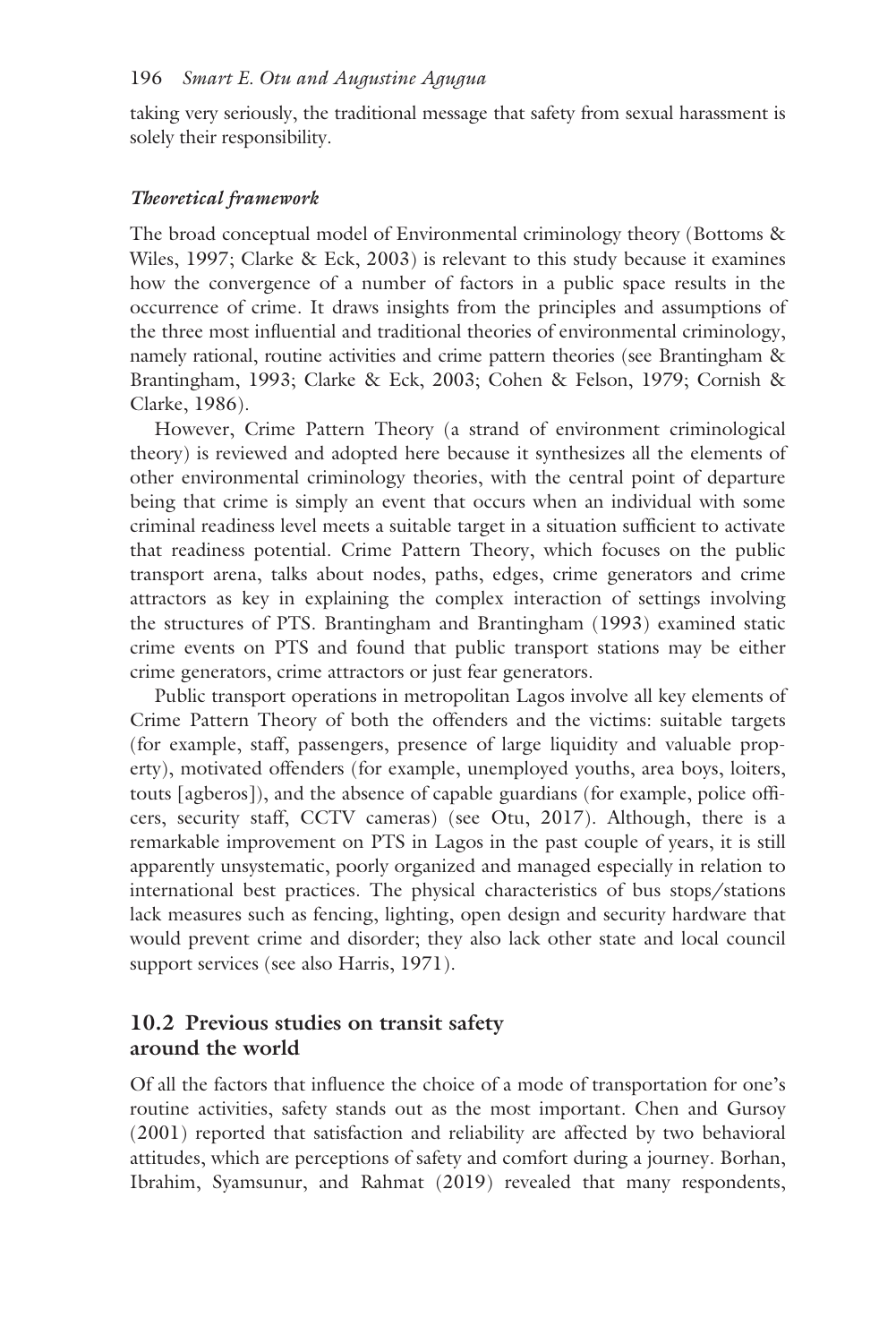especially the women they interviewed, were concerned about reckless driving and violation of traffic rules, which not only give an impression of—but also reflected the fact that—the safety of passengers was being compromised.

Women consider security as the main criterion in choosing public transportation (Nurdden, Rahmat, & Ismail, 2007). A good customer service provided by an employee or a bus driver can evoke a good perception about public transportation in general and buses in particular. Further, Borhan et al. (2019) explained that a number of respondents they interviewed complained about the attitude of the bus drivers who failed to show regard for users, and did not treat passengers with respect. Both Okpara (1988) and Otu (2017) noted that the activities of the touts—locally known as *agberos*—were a source of worry to public transport users, especially females who are subjected to undignified treatments in the name of hustling for customers. Overall satisfaction of bus users is therefore directly affected by the negative experiences they have when using public transport, such as delays, or bad treatment from employees of the bus providers (Friman, 2004; Friman, Edvardsson, & Gärling, 1998). What this suggests is that bus operators must seek to enhance customer service in an effort to further enhance customers' satisfaction.

PTS is fraught with additional challenges, thus restraining the preference for it. These challenges include unavailability or inaccessibility to some residents, its erratic schedules and long travel times due to frequent stops and pick-ups (see also Borhan et al., 2019). All these make using private car a more comfortable and attractive option.

Although men are more often victims of crime on public transport than women (Morgan & Smith, 2006, cited in Smith, 2008; Smith & Cornish, 2006), for women, fear of crime is obviously higher (Guilloux, 2012; Smith, 2008). This is exemplified by the elaborate protective measures that women impose on themselves. A recent study showed that all women are more likely to adopt specific transport practices that range from vigilance to avoidance for fear or real victimization (Guilloux, 2015).

Sexual harassment, mugging and assault remain a fear among women more than men (see TTC et al., 1989 cited in Smith, 2008; Smith, 2008). It is also revealed that certain types of crime are peculiar to some countries more than to others. In 2016, Colombia, Mexico and Venezuela, for example, were particularly at risk of kidnappings (Control Risks, 2016). This is also reflected on public transport, particularly taxis, where what is known as "express kidnapping" or a "millionaire tour" [paseo millonario] can happen. In these crimes, the passenger is forced by accomplices who get into the taxi to withdraw cash from cash machines (Cawley, 2014).

On crime and deviant behavior on the PTS, the social milieu has been identified as a strong risk factor (see Loukaitou-Sideris et al., 2001). According to the International Centre for Crime-Prevention (n.d.), several studies have shown that crime is correlated with districts surrounding transit stops: crime at transit stops is generally higher when the crime rate in the areas in which the stops are situated is high (see also Loukaitou-Sideris et al., 2001). This is valid for both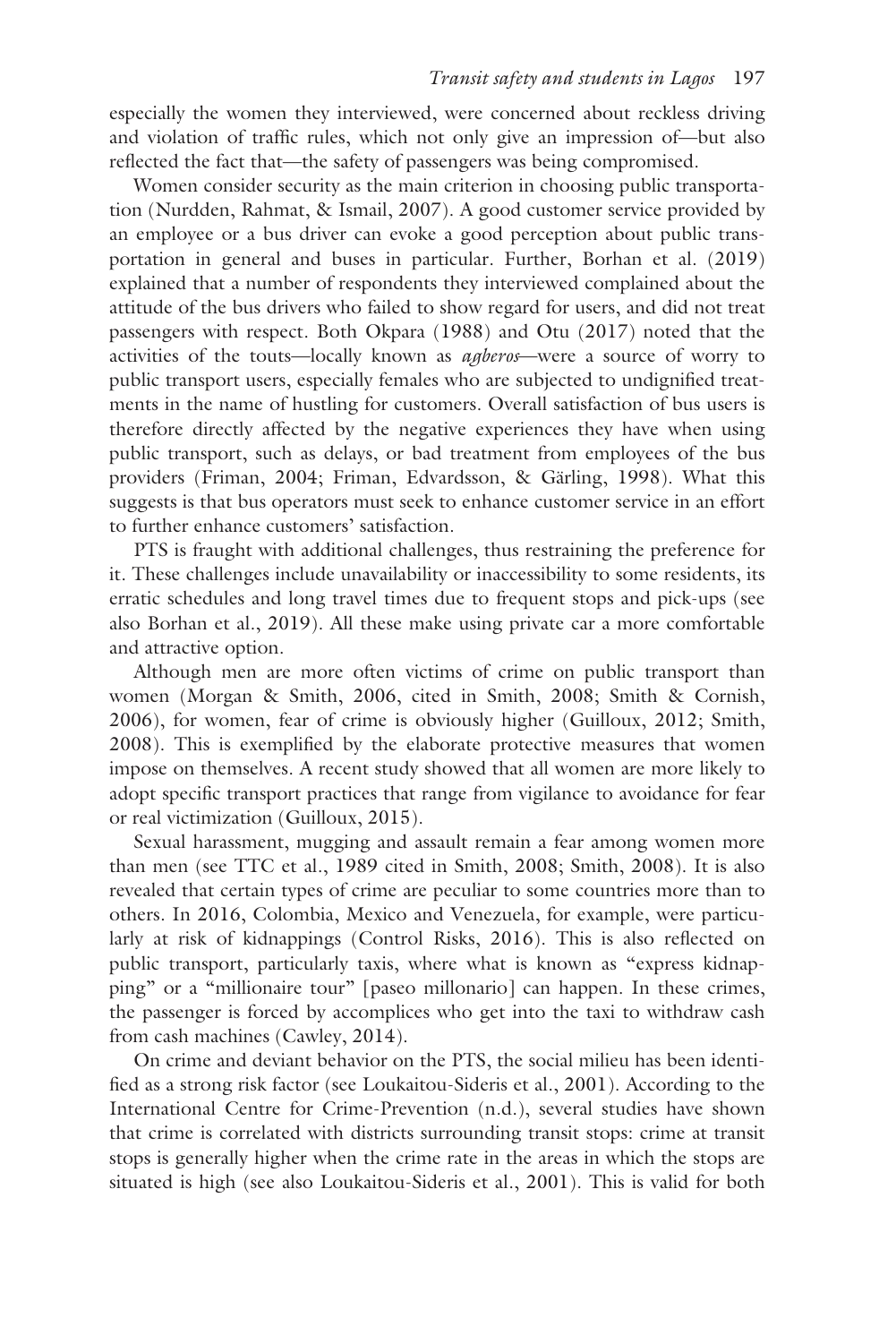#### 198 *Smart E. Otu and Augustine Agugua*

transit stops and the vehicles themselves, since crime on public transport vehicles is higher on routes that go through zones with high crime rates (Newton, 2004). So, environments characterized by high densities of passengers (overcrowding), e.g., in buses, carriages or stations, are commonly a fertile territory for sexual harassment and other types of sexual abuse and harassment (Ceccato & Paz, 2017). This argument falls in line with the general sociology–criminology causes of crime. Although overcrowding is not considered here to be a cause of sexual crime against women in transit, it is definitely a facilitator.

UITP (2014) on environment–crime–PTS found that, in France for example, violence against staff is more common in disadvantaged districts; and there is more fraud on buses in districts with high levels of violence (*Le Parisien*, 2011). In highly clustered parks in Lagos and Port Harcourt, there are reports of pickpocketing, robbery and various kinds of deviant behaviors aimed towards women. Some studies show that offences are more common on public transport when the surrounding districts have lower socio-economic levels (see, for example, Loukaitou-Sideris et al., 2001), particularly a high unemployment rate (Cozens, Neale, Whitaker, & Hillier, 2003). For example, in Bogotá, the probability of a homicide near a bus stop (TransMilenio) is five times greater in a poor district than in other districts (Schäfer, 2015).

This literature review has shown the gap which exists in the study of public safety and crime on PTS in a developing country such as Nigeria. The lack of robust research on the diverse crime and safety issues on public transport in Lagos metropolitan city opens up a vista of areas to explore. As such, the present research provides the much-needed database for comparative studies at the international level.

## **10.3 The case study**

Lagos is a cosmopolitan city in all senses. It is nicknamed the 'Centre of Excellence' because all political, economic, social and cultural activities which reflect the diverse nature of Nigeria are found in the city. It, equally, is a home for many residents who come from different ethnicities, socio-economic backgrounds, nationalities, languages/dialects and religious beliefs. Lagos is arguably the most or second-most populated city in Nigeria, with a vibrant economy and well-developed public and private transport system (Otu, 2017). According to National Bureau of Statistics, Demographic Statistics Bulletin (2017), Lagos's population was projected to hit 12,550,598 in 2016 (note that the last time population census was conducted in Nigeria was 2006, so population growth since then has been based on projection). Road traffic congestion management and parking infrastructural planning in metropolitan Lagos is a very big challenge to Lagos state government.

Lagos, unarguably, is a city that has one of the most extensive road networks (with beautifully designed flyovers) in the whole sub-Saharan Africa region. While this road network is supported by suburban train and state and local powered ferry services, they are underdeveloped. A modern rail system, spanning part of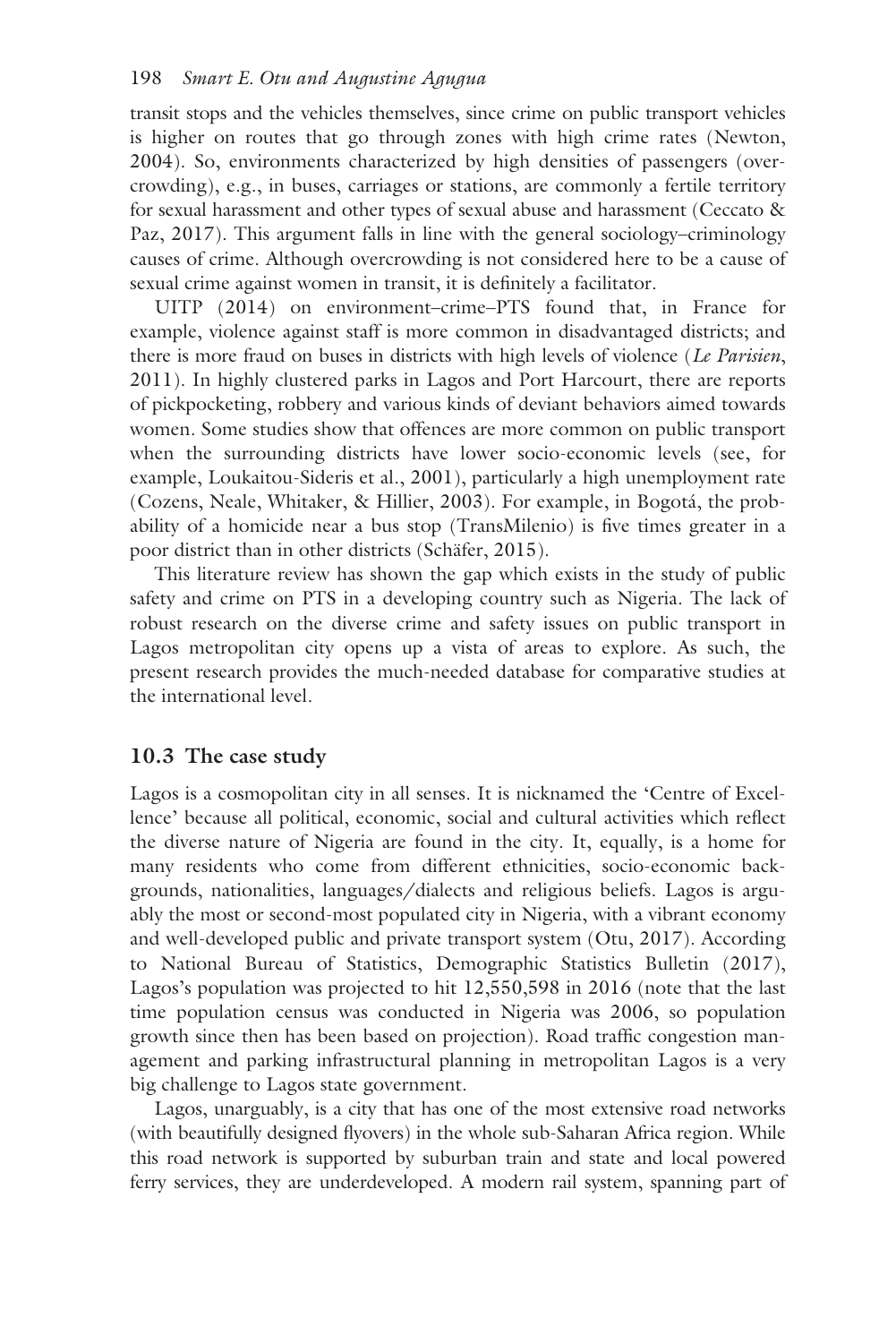the Federal Government Revitalizing Rail Project, is currently under construction. The state government is struggling to make PTS safe and comfortable through numerous reforms and policies. All this notwithstanding, compared with other cities in the western world, reported cases of crime and disorder on public transport in Lagos are a source of concern to all critical stakeholders.

Public transport plays a critical role in ensuring the mobility of a large proportion of households in Lagos. Salau (2015) explained that with a population of over 20 million people, about 80 percent of the total daily passengers' trips in Lagos metropolis were made by public transport. Estimates of transport demand in metropolitan Lagos in 1990 ranged from seven million to 10 million passenger trips daily, of which over 95 percent were undertaken by road, primarily by private cars, public buses and taxis, and commercial motorcycles (Opeifa, 2012). In specific terms, between 80 and 85 percent of passenger trips are made by public transport (Opeifa, 2012). [Figure 10.1](#page--1-0) illustrates the outdoor environment of public transportation in Nigeria.

As it affects Metropolitan Lagos, public transport stations are crowded by people who do not know one another, thus creating the enabling environment for crime and disorder to occur with ease. As an illustration, at certain periods in people's routine activities, the crowds and the characteristics they exhibit (e.g., commuters using public transport during morning and evening rush hours or festive periods) would yield suitable conditions for certain kinds of crime (e.g., attracting offenders who believe they have greater opportunity either to pickpocket, steal valuables or displaying some kinds of unwanted sexual behavior). By this, both the stations and periods act as crime attractors. Brantingham and Brantingham (1993, 1995) further explained that fear of crime on PTS can be generated in a number of ways: (i) if the surroundings appear unclean, (ii) if stations appear uncared for, and (iii) if stations are not properly lit or are poorly supervised.

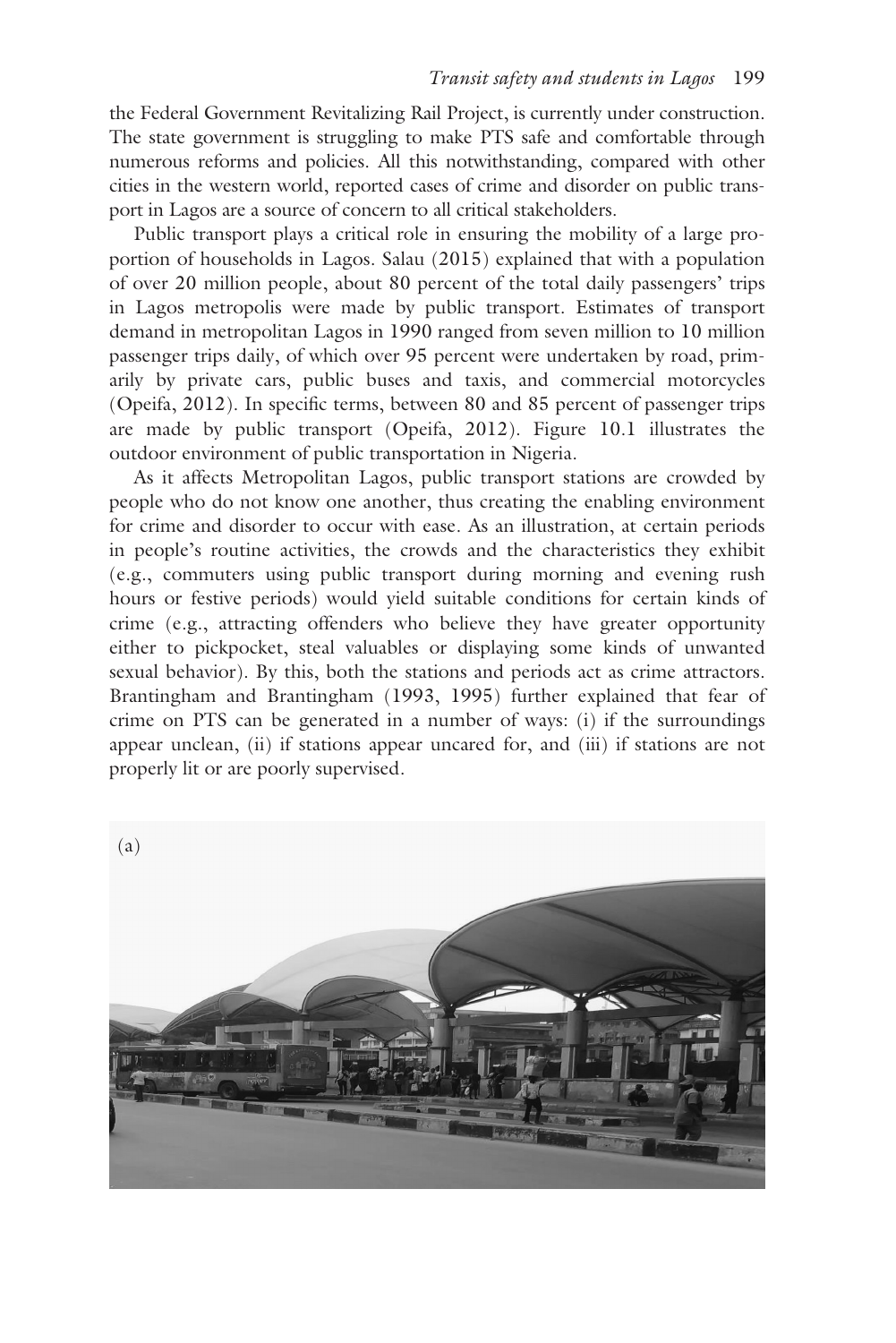

*[Figure 10.1](#page--1-0)* (a) A typical modern LAMA and LAMTA bus station. (b) Molue bus station in Lagos, Nigeria.

Source: Picture taken by author during the course of the research.

There are many crimes, such as armed robbery, sexual misconducts, theft, pickpocket, assault, violence, bag and purse snatching, which characterize PTS in Lagos. These crimes are more of a reflection of the disorganized social context (milieu) of public transport spaces in Lagos (unclean environment, poorly lit and supervised stations/parks), and of course, individual predisposing factors. There are certain individual behaviors which are associated with both the operation and use of PTS in Lagos, and which further provide additional crime generators and attractors for motivated offenders. These behaviors include users of public transport carrying large amounts of cash and/or valuables, dressing in certain ways, not been security conscious. The many motivated offenders include the *agberos* (motor park loaders), young and unemployed men and women who mill around and hawk items in and around the park stations. In addition, PTS in Lagos lacks effective guardians (security systems and personnel). Most parks are also not manned by state security agents or private security.

#### *Data and methodology*

This study is based on answers from a (cross-sectional) survey of tertiary students about safety in public transportation. The study, which is a part of a larger international project, attracted 270 valid responses on an internet-based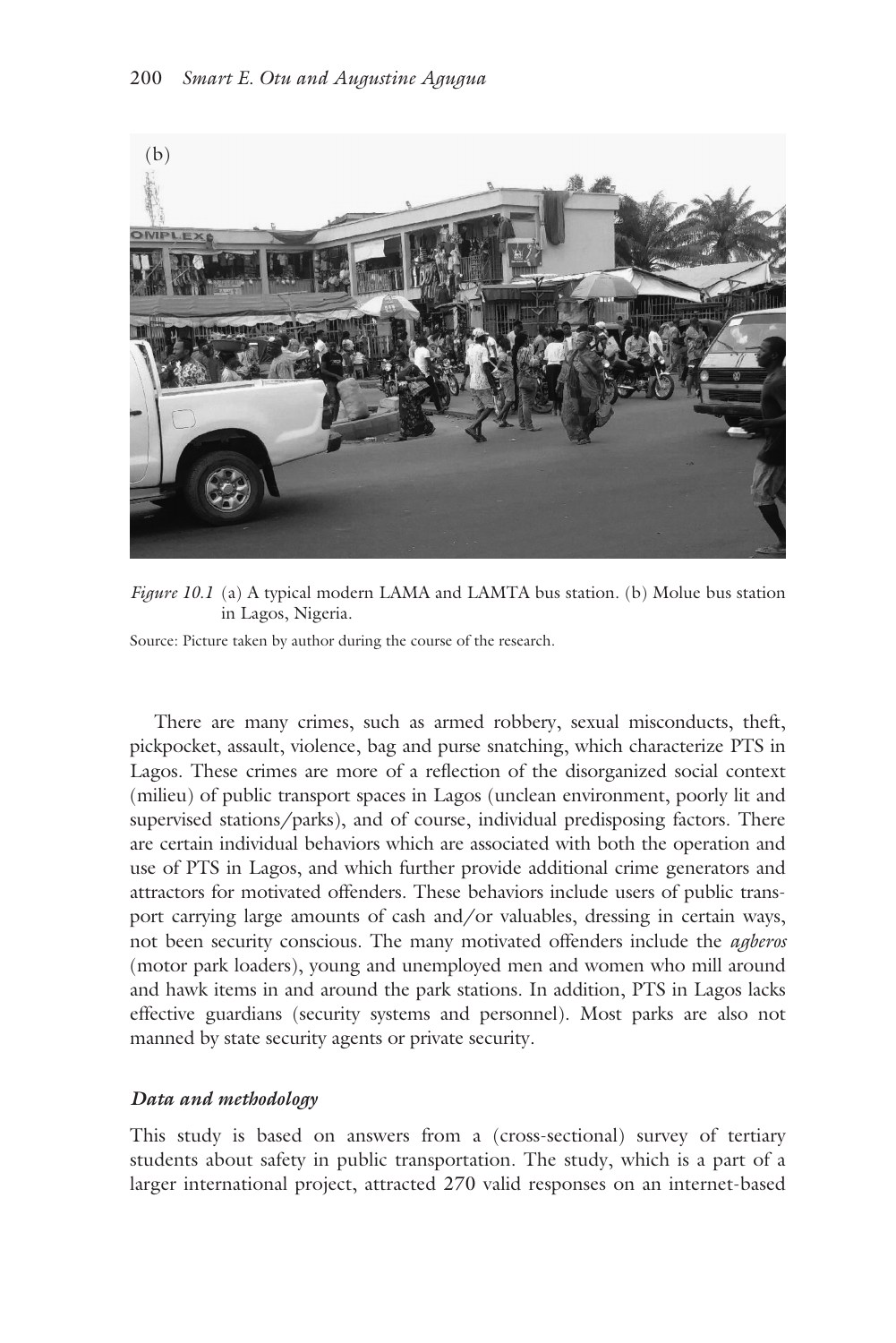questionnaire administration exercise, with about 95 percent of the respondents being Nigerian citizens. Collation of data on the experiences of commuters, especially undergraduate females using the diverse forms of PTS in Lagos metropolitan city, has provided us with first-hand information.

The online crowd-mapping technique employed targeted University of Lagos undergraduates who use public transport to and from campus. This represents a kind of digital campaign which encourages undergraduate public transport users, especially women and girls, to disclose their experiences within the broad context and themes provided by experts on public transport issues across the different continents and countries.

Our potential respondents were identified by pasting instructions at strategic locations on the campus as well as on a Google-created platform, inviting and stating that only those students who stay outside the campus and have reason to use PTS (bus, coaches, canoes, taxis, etc.) to commute to and from campus are eligible to participate in the study. Our recruited research assistants from the social sciences and statistics departments assisted us with the exercise. Unfortunately, because there are no statistics on public transport users among the population, we were unable to draw on a definitive list of public transit users but merely relied on willing participants. The quantitative data-generating technique used here has, as its merit, the advantage of measuring the reactions of our respondents on a wide range of questions, thus allowing the comparison and statistical aggregation of the data generated simultaneously across several countries of the world (see also Patton, 1990).

The process of data analysis started with sifting and editing the retrieved questionnaires for computer processing and analysis. The quantitative data generated from the survey were subsequently analyzed using descriptive statistical methods, and they were subjected to univariate level of analysis. At the univariate level, a simple percentage distribution pattern of the matrix type was used to disaggregate the necessary variables for the purpose of describing, summarizing and finding patterns in the data. This was done to answer the questions raised at the beginning of the study.

#### *The description of the sample*

The majority (94 percent) of the respondents were between the ages of 18 and 29 years, 5 percent were between 30 and 39 years, while 0.4 percent were between 40 and 49 years. In terms of gender, 42 percent of the respondents were male, 55.2 percent were female, 2 percent were transgender, while 0.7 percent of the respondents did not respond to the question. On sexual orientation of the respondents, the analysis reveals that 6 percent of the respondents admitted being homosexual, 82 percent are straight, 5 percent preferred not to disclose, while 8 percent of the respondents did not respond to the question. In terms of race/ethnic composition, 14 percent of the respondents were either black or African American, 0.4 percent were White/Caucasian, 0.7 percent were Hausa, 27 percent were Igbo, 37 percent, a majority, were Yoruba,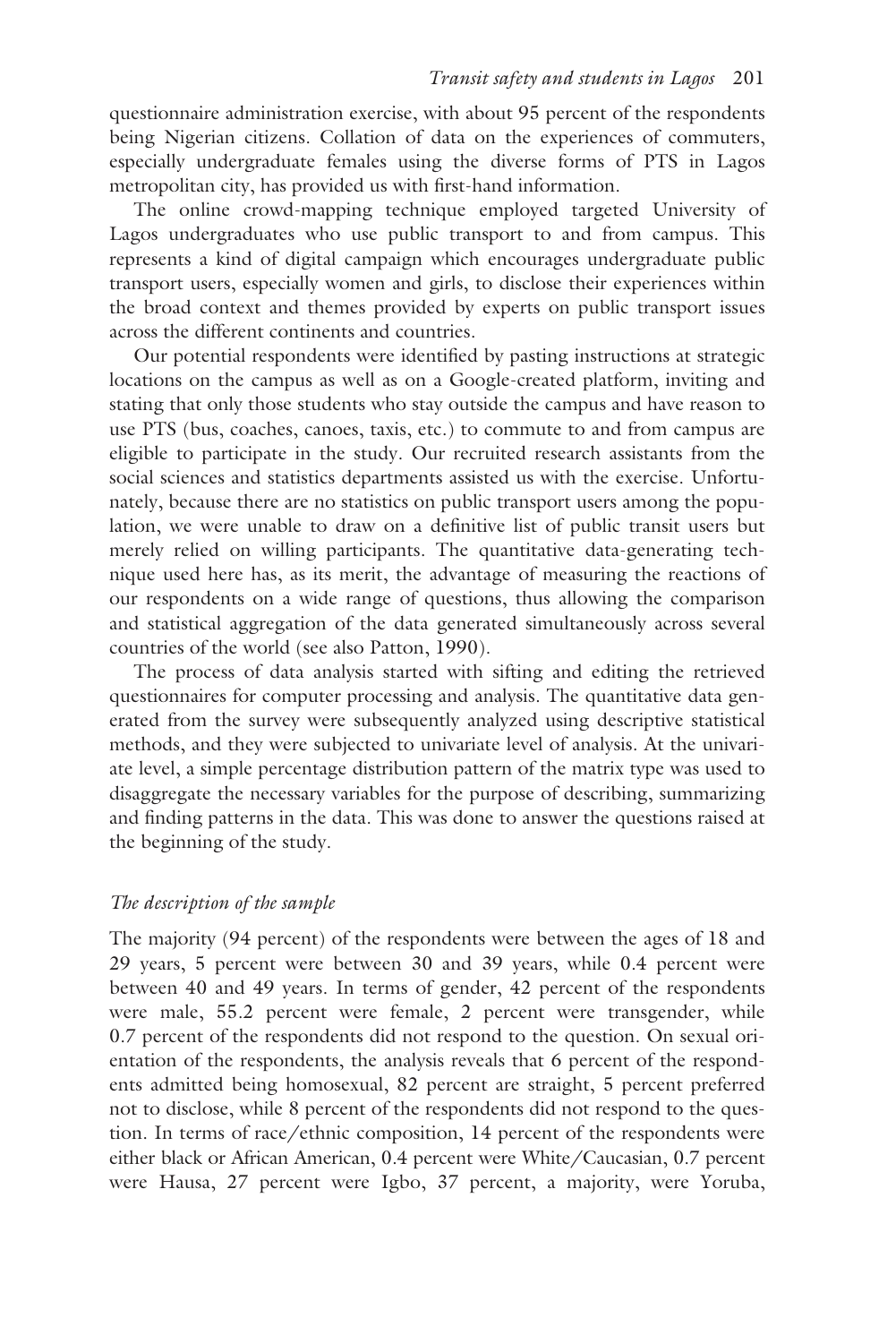0.4 percent came from the mixed race, while 21 percent were from another race/ethnic group category that was not specified. A description of the profile of the respondents is found in [Table A10.1.](#page--1-0)

# **10.4 Results**

## *Patterns of perceived safety by gender*

Women by far declared themselves to feel more often unsafe than men while in transit [\(Figure 10.2\).](#page--1-0) In terms of perceived safety, a larger proportion of respondents who expressed feelings of lack of safety were females. For instance, 61 percent of women and 55 percent of men *always* feel unsafe using bus/keke napep (tricycle) or motorcycle stops at night. Similarly, 45 percent of female respondents and 39 percent of male respondents *sometimes* feel unsafe using bus/keke napep (tricycle) or motorcycle stops at night.

There are also gender differences in perception of safety while waiting at bus, keke napep (tricycle) or motorcycle stops during daytime and night-time (47 percent of males and 53 percent of females *always* feel unsafe, while for *sometimes* it is 40 percent of males and 62 percent of females). The sense of feeling unsafe becomes glaring and widens when it is dark for our respondents. While 33 percent of males *always* feel unsafe, a huge 67 percent of females *always* feel unsafe when it becomes dark. Whenever it is dark at the bust/keke/ tricycle stations, 31 percent and 69 percent, respectively, of males and females *sometimes* feel unsafe.

More often, female respondents declare feeling unsafe while walking to the station. In line to the gender differences of the general perception of safety found in the literature, we found that 50 percent of males and 58 percent of females expressed feelings that they *always* feel unsafe on the way to the station while 35 percent of males and 65 percent of females *sometimes* feel unsafe.

## *Patterns of perceived safety by age*

Age is an important dimension as far as perception of safety is concerned. Older students tend to express more often concerns about their safety than the younger group [\(Figure 10.3\)](#page--1-0). Considering feelings of safety by age, 5 percent and 8 percent of those younger than 30 and those above 30 years, respectively, expressed that they *always* feel unsafe using the use bus, keke napep (tricycle) or motorcycle. For those who *sometimes* feel unsafe, the figures are 20 percent and 15 percent respectively. While waiting at the bus, keke napep (tricycle) or motorcycle stop during the day, 9 percent of those younger than 30 and 13 percent of those older than 30 *always* feel unsafe, while 14 percent and 8 percent respectively *sometimes* feel unsafe. After dark, while the majority (33 percent) of those who were younger than 30 years said that they *always* feel unsafe, 23 percent of those older than 30 years *always* feel unsafe using public transportation after dark. Twenty-three percent of those younger than 30 years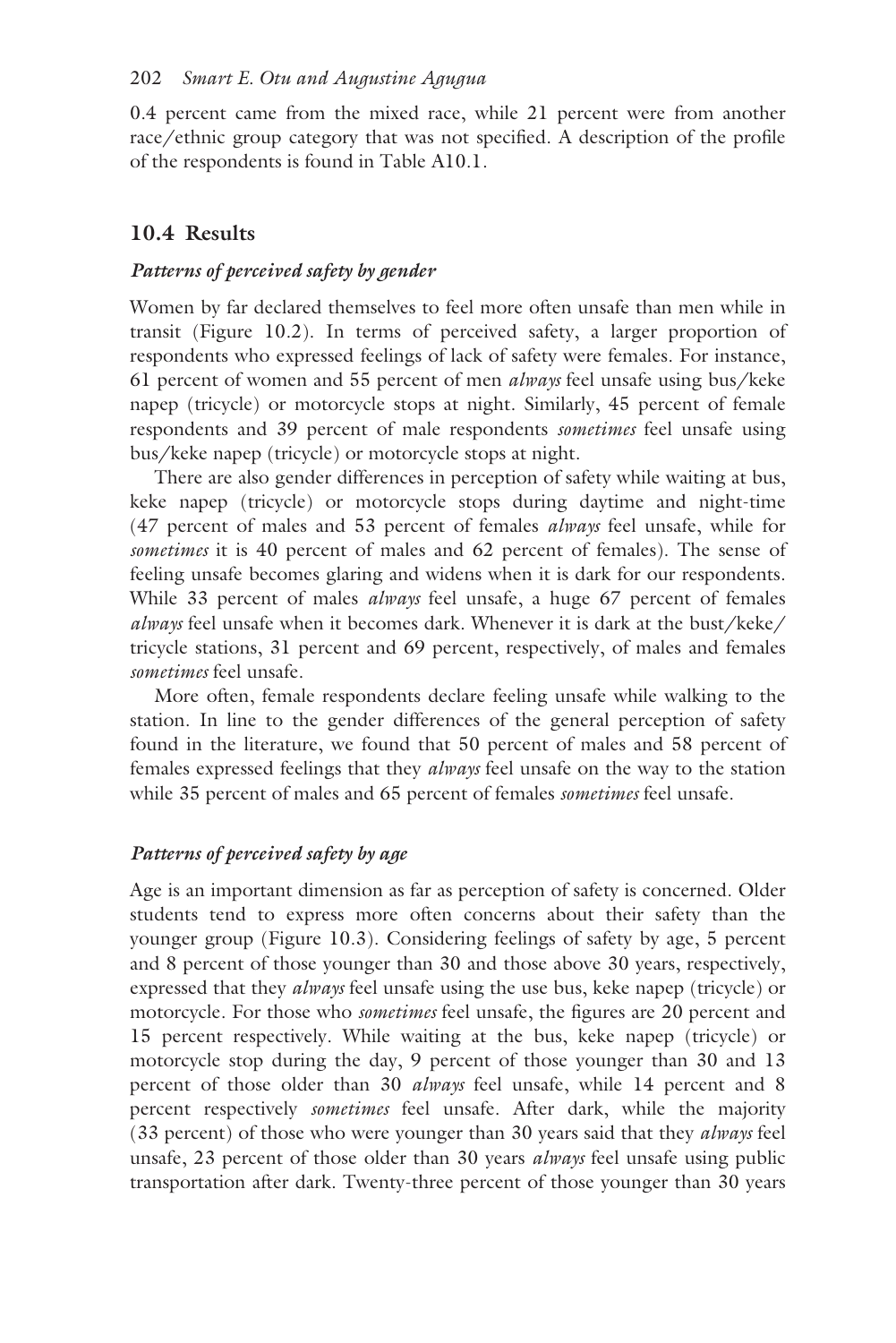

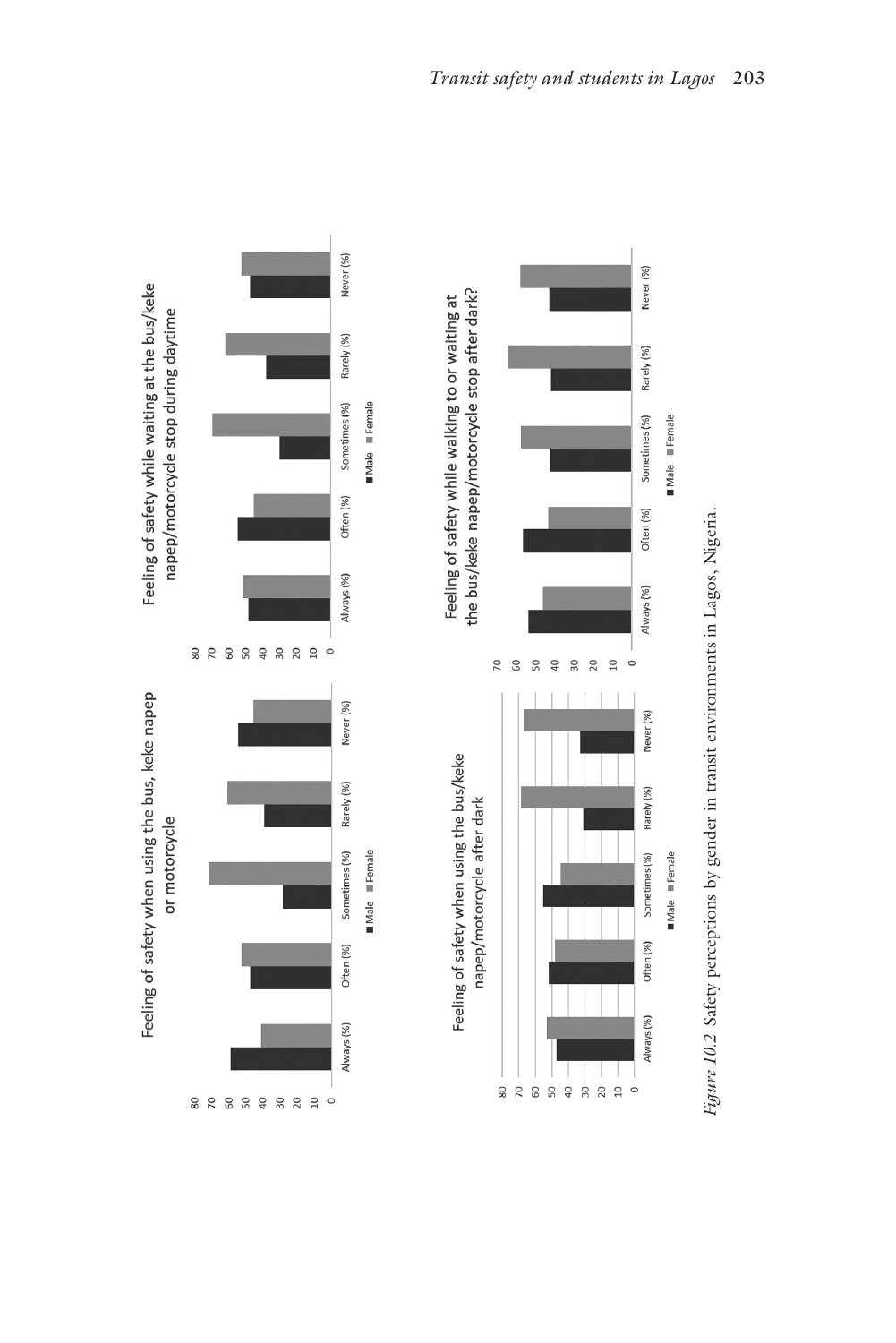

*[Figure 10.3](#page--1-0)* Safety perceptions by age groups in transit environments in Lagos, Nigeria.

and 15 percent of those older than 30 years sometimes feel unsafe using the bus, keke napep (tricycle) or motorcycle after dark. Thirty-seven percent of those below 30 years always feel unsafe while walking to the station, compared with 17 percent of those 30 years and above. Twenty-four percent of those younger than 30 years and 8 percent of those above 30 years sometimes feel unsafe while walking to the station, whether in the day or at night.

## *Perception of safety problems while in transit*

Our respondents identified several problems most often encountered while using bus/keke napep (tricycle) and at the bus/keke napep (tricycle) or motorcycle stops [\(Table 10.1\)](#page--1-0). These included drug use/abuse, presence of drunk people, manhandling and jewelry snatching. However, the most encountered problems were the use of obscene language (11 percent); pickpocketing (14 percent); poorly guarded/empty (6 percent); poorly illuminated area (9 percent); robbery; sexual harassment; vandalism/littering, and verbal/physical threats (13 percent). There are several reasons for entertaining fear while using public transport modes whether in the day or night. These range from antisocial behavior of others (17 percent), cost of tickets (10 percent). Other important fears are of sexual harassment on the bus/tricycle or motorcycle (4 percent), and fear of terrorist attack (4 percent). Interestingly, a large number (13 percent) said they had fear of traffic crashes (accidents). Other sundry reasons for non-use of public transport were for exercise and to save money, just staying on campus (immobility), stress and lack of comfort, lack of information about bus/tricycle or motorcycle schedules and the fact that service is always overcrowded. Seven percent of respondents declared that it is because it slows journey time, and 9 percent said there were unreliable or infrequent bus/tricycle or motorcycle services.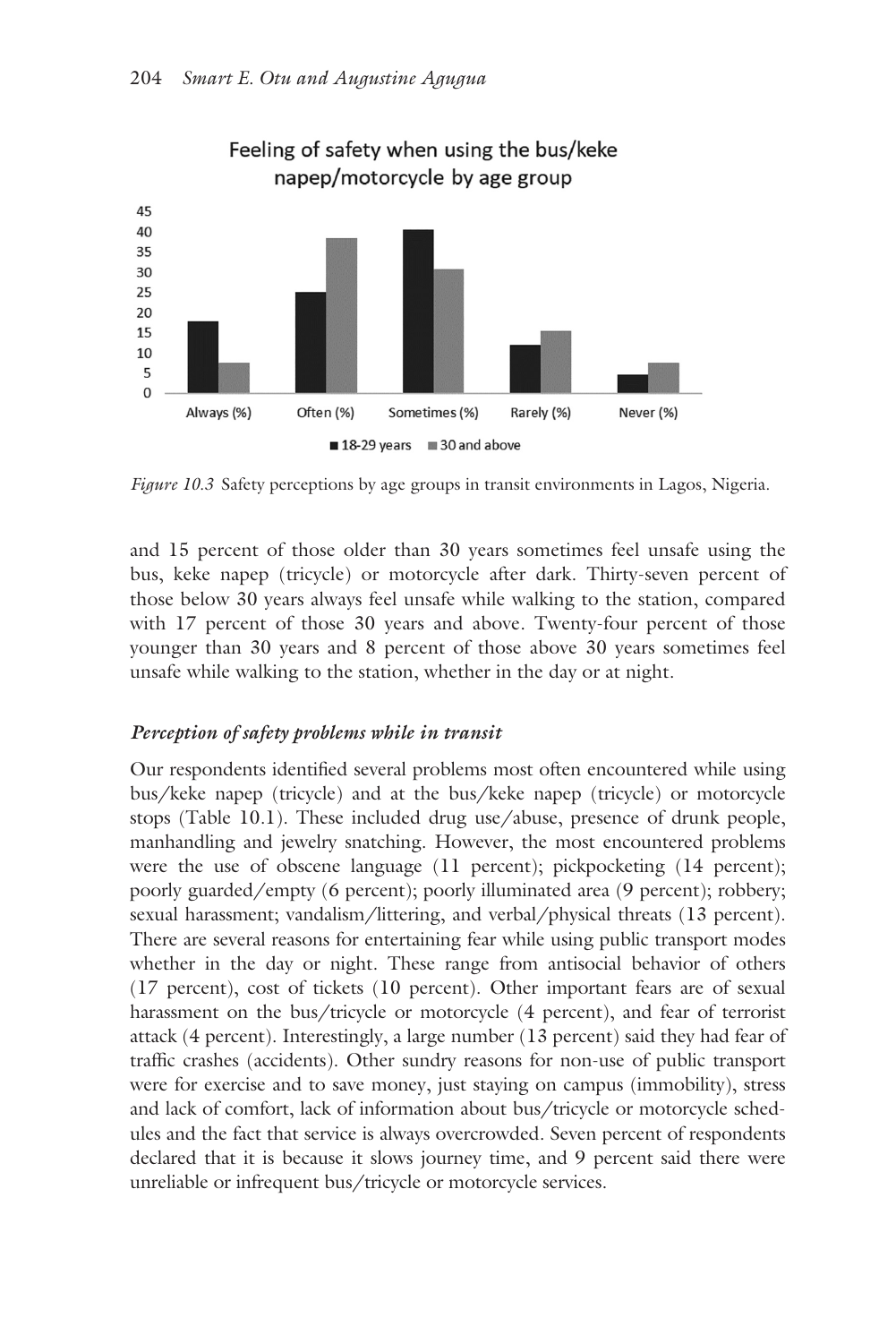|                                                       | Frequency      | Percentage (%) |
|-------------------------------------------------------|----------------|----------------|
| Concern about antisocial behavior of others (such as; |                |                |
| drinking, cursing, smelling badly, etc.)              | 45             | 16.7           |
| Cost of tickets                                       | 26             | 9.6            |
| Dirty environment during the walk to the bus/         |                |                |
| tricycle or motorcycle tickets                        | 2              | 0.7            |
| Do not understand how to buy bus/tricycle or          |                |                |
| motorcycle tickets                                    | 1              | 0.4            |
| Fear of sexual harassment on the bus/tricycle or      |                |                |
| motorcycle                                            | 10             | 3.7            |
| Fear of terrorist attack                              | 11             | 4.1            |
| Fear of traffic crashes                               | 36             | 13.3           |
| Fear of victimization getting to and waiting for the  |                |                |
| bus/tricycle or motorcycle                            | 12             | 4.4            |
| For exercise and save, I often walk                   | 2              | 0.7            |
| I stay on campus                                      | $\overline{2}$ | 0.7            |
| Its stressful                                         | $\mathbf{I}$   | 0.4            |
| Lack of comfort                                       | 1              | 0.4            |
| Lack of information about bus/tricycle or motorcycle  |                |                |
| schedules                                             | 3              | 1.1            |
| Many transfers                                        | $\overline{2}$ | 0.7            |
| Overcrowded services                                  | 24             | 8.9            |
| Slow journey times                                    | 18             | 6.8            |
| The size of the tricycle is small                     | 1              | 0.4            |
| Unreliable or infrequent bus/tricycle or motorcycle   |                |                |
| service                                               | 23             | 8.5            |
| Other                                                 | $\overline{c}$ | 0.7            |
| No response                                           | 48             | 17.8           |
| Total                                                 | 270            | 100.0          |

*[Table 10.1](#page--1-0)* Respondents' concerns about using buses, tricycle or motorcycles in Lagos, Nigeria

In terms of sexual harassment, [Table 10.2](#page--1-0) shows the most common types of behavior that women encounter while in transit: unwanted sexual looks, using obscene/abusive language, calling you babe, honey sweetheart, groping, touching inappropriately but also indecent exposure and sexual comments.

#### *Perception of risk and precautionary measures*

When asked about why respondents do not use bus, keke napep (tricycle) or motorcycle transit more often to commute to campus, interestingly, 73 percent of the females declared it is due to fear of victimization while getting to or waiting at the bus stop or platform. In specific terms, 87.5 percent of the females declared that it is because of fear of sexual harassment in its various forms.

Public transport users in Nigeria do take some precautionary measures to guard themselves against both anticipated and unanticipated crimes, delinquent acts and other bad behaviors. Analysis of data reveals that 15 percent of the respondents described measures taken while using public buses/tricycle or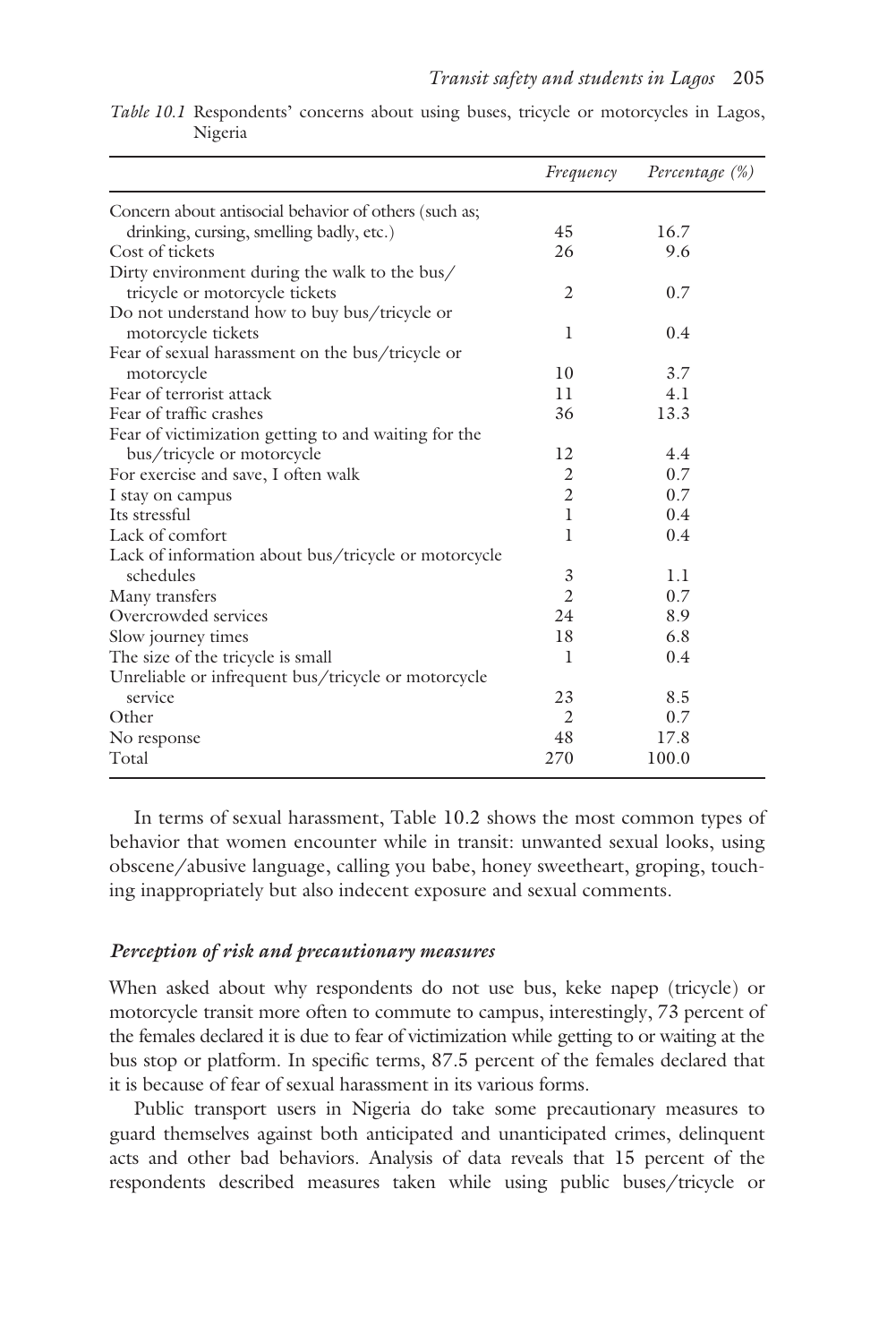#### 206 *Smart E. Otu and Augustine Agugua*

|                                                  | Frequency      | Percentage (%) |
|--------------------------------------------------|----------------|----------------|
| Asking one personal questions about sexual life. | ı              | 0.7            |
| Calling you babe, honey sweetheart               | 33             | 12.2           |
| Giving me phone numbers                          | L              | 0.4            |
| Groping, touching inappropriately                | 32             | 11.9           |
| Indecent exposure                                | 16             | 5.9            |
| Making kissing sounds                            | 3              | 1.1            |
| Pulling or playing with your hair                | 3              | 1.1            |
| Sexual comments                                  | 14             | 5.2            |
| Showing pornographic images                      | $\overline{4}$ | 1.5            |
| Stalking                                         | 29             | 10.7           |
| Unwanted sexual looks                            | 41             | 15.2           |
| Unwanted sexual teasing, remarks                 | $\overline{4}$ | 1.5            |
| Using obscene/abusive language                   | 34             | 12.6           |
| Whistling                                        | 14             | 5.2            |
| Nothing                                          | 2              | 0.7            |
| Others                                           | 7              | 2.6            |
| No response                                      | 32             | 11.6           |
| Total                                            | 270            | 100.0          |

*[Table 10.2](#page--1-0)* Problems of sexual harassment respondents encountered at the bus/tricycle/ motorcycle stops within the past  $3$  years in Lagos, Nigeria

motorcycle include always travelling with someone else, 0.7 percent said avoiding carrying purses and wallets, and 8 percent said avoiding particular bus/tricycle or motorcycle stops. Other measures include carrying some kind of weapons, dressing in a certain way, and another (5 percent) said being alert. Interestingly, some respondents said they do not take any cautionary measure except only to pray and believe in the grace of God. By and large, the most common cautionary measure was travelling only during daytime (27.0 percent of the respondents subscribe to this measure). There are also avoiding wearing jewelry, sitting close to the driver, waiting for transit at well-lit places, and waiting for transit only if other people are around. [Table 10.3](#page--1-0) illustrates the types of precautionary measures taken by respondents of the survey while in transit.

# **10.5 Recommendations for safety improvement**

On what could be done to make traveling in public transport safe, our respondents responded enthusiastically. Several measures and strategies suggested included the use of cameras (CCTV) at bus stops and on the bus/tricycle or motorcycle (10.4 percent), 13 percent said it is the use of digital timetables at bus/tricycle or motorcycle stops, and 5 percent suggested having direct police hotlines—direct to police station/division within the precinct of the bus station—at bus/tricycle or motorcycle stops. Other suggestions were improved lighting at the bus/tricycle or motorcycle stops (12 percent), more police officers patrolling buses/tricycle or motorcycles (35 percent), and 4 percent said women-only buses/tricycles or motorcycles.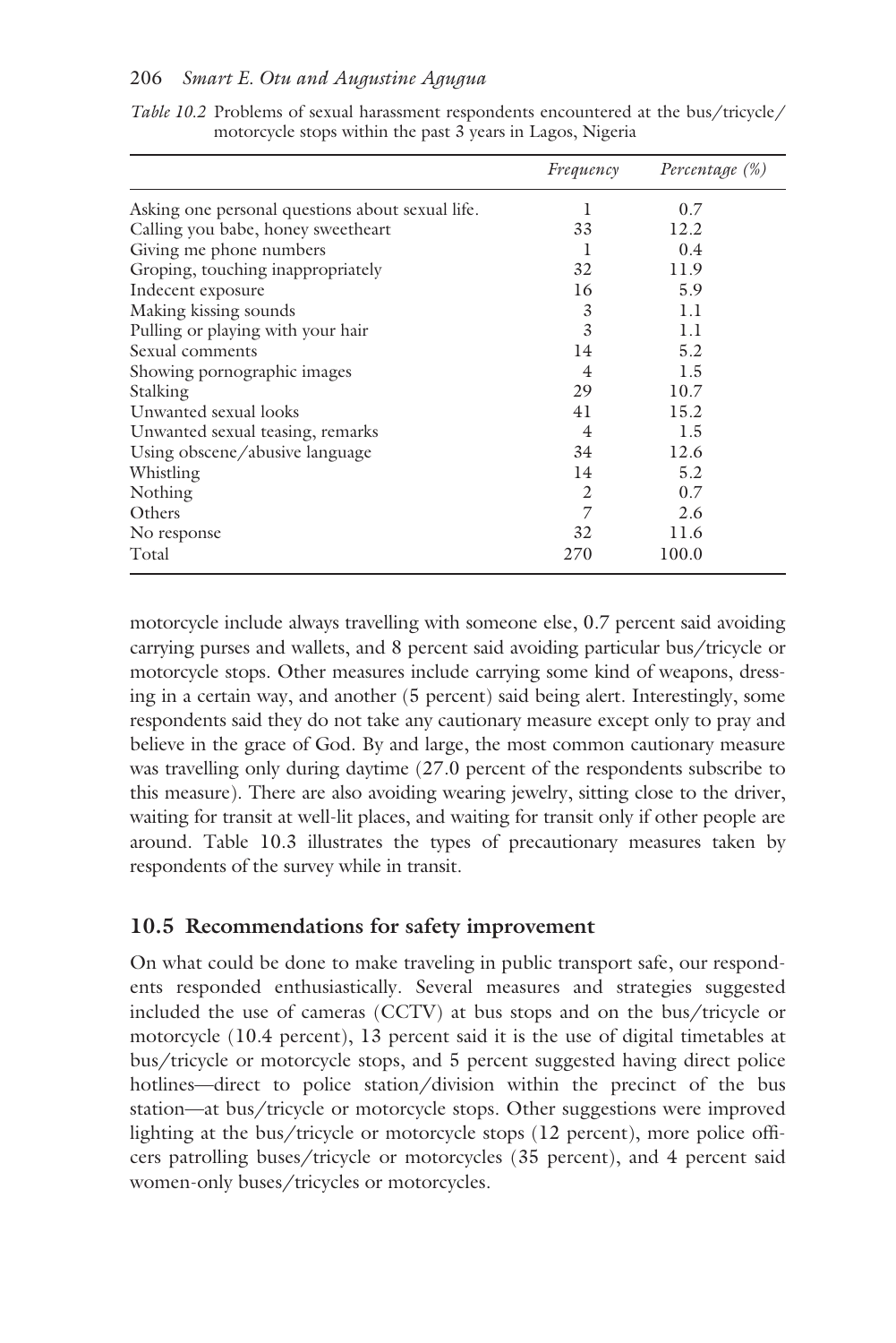|                                                      | Frequency      | Percentage (%) |
|------------------------------------------------------|----------------|----------------|
| Always travelling with someone else                  | 40             | 14.8           |
| Avoiding carrying purses, wallets                    | 2              | 0.7            |
| Avoiding particular bus/tricycle or motorcycle lines | 13             | 4.8            |
| Avoiding particular bus/tricycle or motorcycle stops | 21             | 7.8            |
| Being conscious of your environment                  | 1              | 0.4            |
| Carrying some kind of weapon                         | 6              | 2.2            |
| Dressing in a certain way                            | 14             | 5.2            |
| Ensuring the degree of self-awareness is high, also  |                |                |
| I try to be very much aware of my environment        | T              | 0.4            |
| I make sure all my valuables are in my bag and my    |                |                |
| bag is always in front with me holding it tight      |                |                |
| it is either I am with someone or I wait             |                |                |
| for bus if only males are there                      | 1              | 0.4            |
| No precaution per say because only prayer and        |                |                |
| the grace of God can save                            | 3              | 1.1            |
| Not wearing jewelry                                  | 3              | 1.1            |
| Sitting close to the driver                          | 8              | 3.0            |
| Travelling only during daytime                       | 73             | 27.0           |
| Waiting for transit at well-lit places               | 23             | 8.5            |
| Waiting for transit only if other people are around  | 25             | 9.3            |
| Others                                               | $\overline{4}$ | 1.5            |
| No response                                          | 32             | 11.9           |
| Total                                                | 270            | 100.0          |

*[Table 10.3](#page--1-0)* Precautionary measures taken by users of bus/tricycle/motorcycle stops

#### **10.6 Discussion**

Commuters' safety is essential to public transport users in large towns, cities and metropolises. Our analysis reveals that safety, either while walking to a bus stop or waiting there, is a real concern among Nigerian public transport users, particularly female undergraduates, a majority of whom are represented in our sampled respondents. Fifty-five percent of males and 61 percent of females always feel unsafe while 39 percent of males and 45 percent of females 'sometimes' feel unsafe using bus/keke napep (tricycle) or motorcycle, taxis and buses. These figures, when pulled together, present a clear picture of the prevalence of fear and/or lack of a sense of safety when either moving to or waiting at public transport stops.

Although both men and women do feel unsafe when they use the PTS, they have starkly different experiences of public transport as they travel around the city (Lieberwirth, 2017). This accounts for the difference in the manner they commute from one place to another. We found in our study that greater numbers of University of Lagos female students (61 percent) do not feel safe at all and, as such, may have at one time or the other been victimized either walking to or waiting at the bus stops. This figure compares to 55 percent of male respondents, who said they always feel unsafe using PTS. Kalms and Korsmeyer (2017a,b) explained that the observable difference in experiences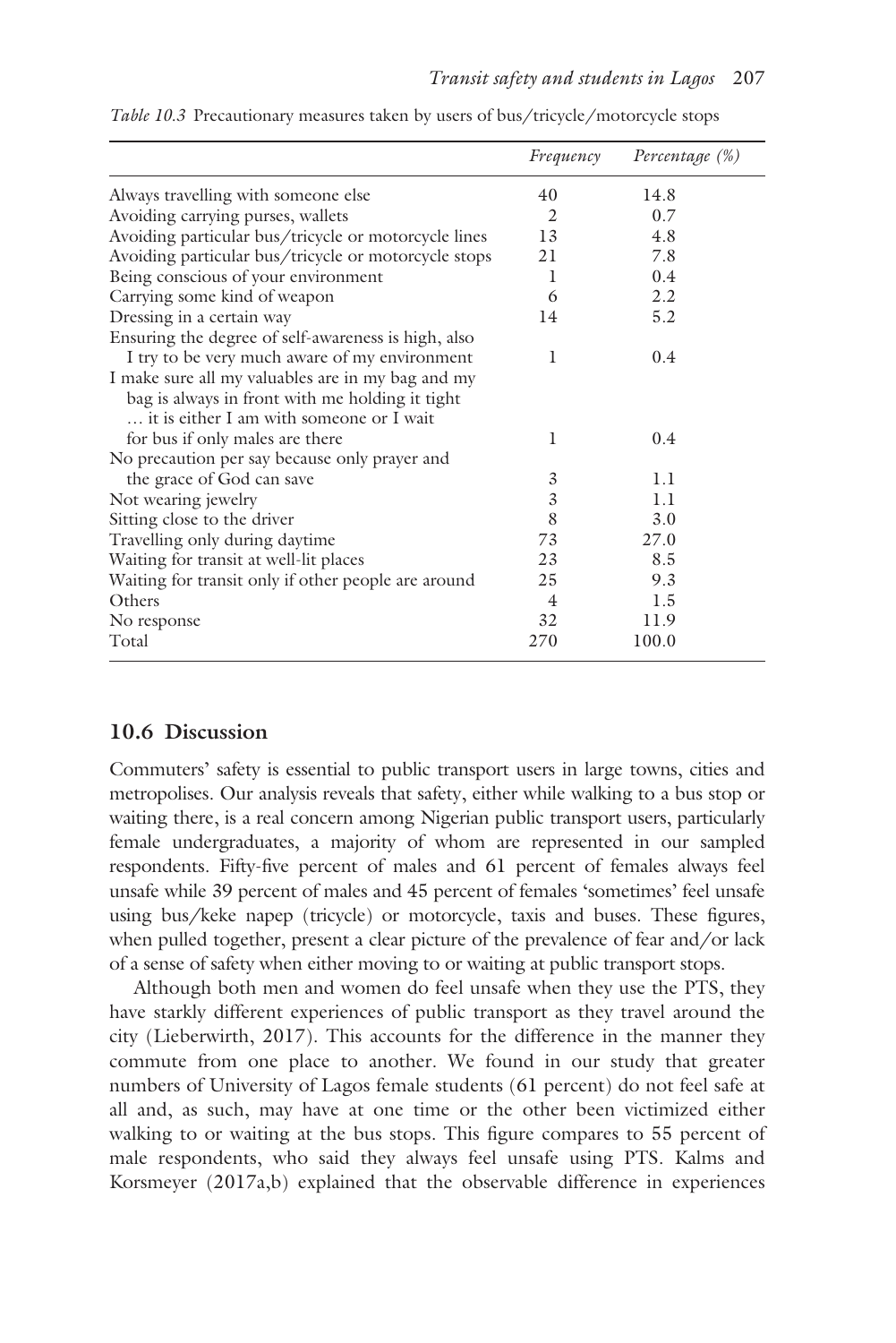(and perhaps safety feelings) between men and women who travel around cities can be attributed to the age-old trope of seeing women as the weaker sex and prone to vulnerability. Our findings confirm this difference in experience and the cautionary steps being taking while travelling. In a study by the University of California, these differences were found to be products of a long history of gender inequality, which reinforces rigid binary definitions of femininity and masculinity. It is argued that gender inequalities in transport use open myriad additional concerns (Lieberwirth, 2017).

Guilloux (2012) and Smith (2008) show that although both men and women do exhibit fear while using public transport, for women fear of crime is obviously higher. This explains the protective measures that women impose on themselves. A recent study showed that all women are more likely to adopt specific transport practices that range from vigilance to avoidance for fear of victimization (Guilloux, 2015). Kalms and Korsmeyer (2017a, 2017b) explained that women, and young and old people feel more at risk in areas near to public transport. These spaces include pedestrian subways and bridges, stations, access areas and bike paths. The feeling of fear by our respondents is understandable when we realized that in many cities in Nigeria, public transport facilities are poorly provided or simply not available. The presence of some delinquent behaviors being exhibited by both *agberos* (touts), drivers and co-commuters may have fueled the fear, especially by women.

In addition, of all the crimes and safety issues confronting our respondents particularly women and girls who utilize public transport for their daily activities, fear of sexual harassment, terrorist attack, and traffic crashes, remain the most common ones. While sexual harassment remains visible and takes several forms, the common forms include stalking, unwanted touching, obscene gestures, voyeurism, unwanted sexual comments or jokes, and unwanted offensive looks. Kalms and Korsmeyer (2017a,b) are of the view that the fear of sexual harassment in urban areas predisposes girls and women to regularly modify their behavior to reduce their risk of harassment. In extreme cases, women and girls are less likely to undertake travel using the PTS than their male counterparts, make the most meticulous decisions about their clothing, find a male to go with and/or try to limit their movements to particular areas of the city (see also Kalms and Korsmeyer 2017a, 2017b). In this study, fewer than one-third (31 percent) of male respondents experienced sexual harassment, in contrast to 46 percent of the female respondents who experienced the same crime. Of course, this is in tandem with the findings of other studies (see for example, TTC et al., 1989, cited in Smith, 2008).

There are several crimes and socially deviant behaviors identified by our respondents as constraints to their use of public transportation to move about for their routine activities. Drug use/sales remains a significant one. In addition there is the presence of drunk people, the use of obscene language, and panhandling. Other constraining behaviors are pickpocketing, being poorly guarded, poor illumination, robbery, sexual harassment, vandalism/littering, verbal/physical threats, and violent crime (aggravated assault and murder).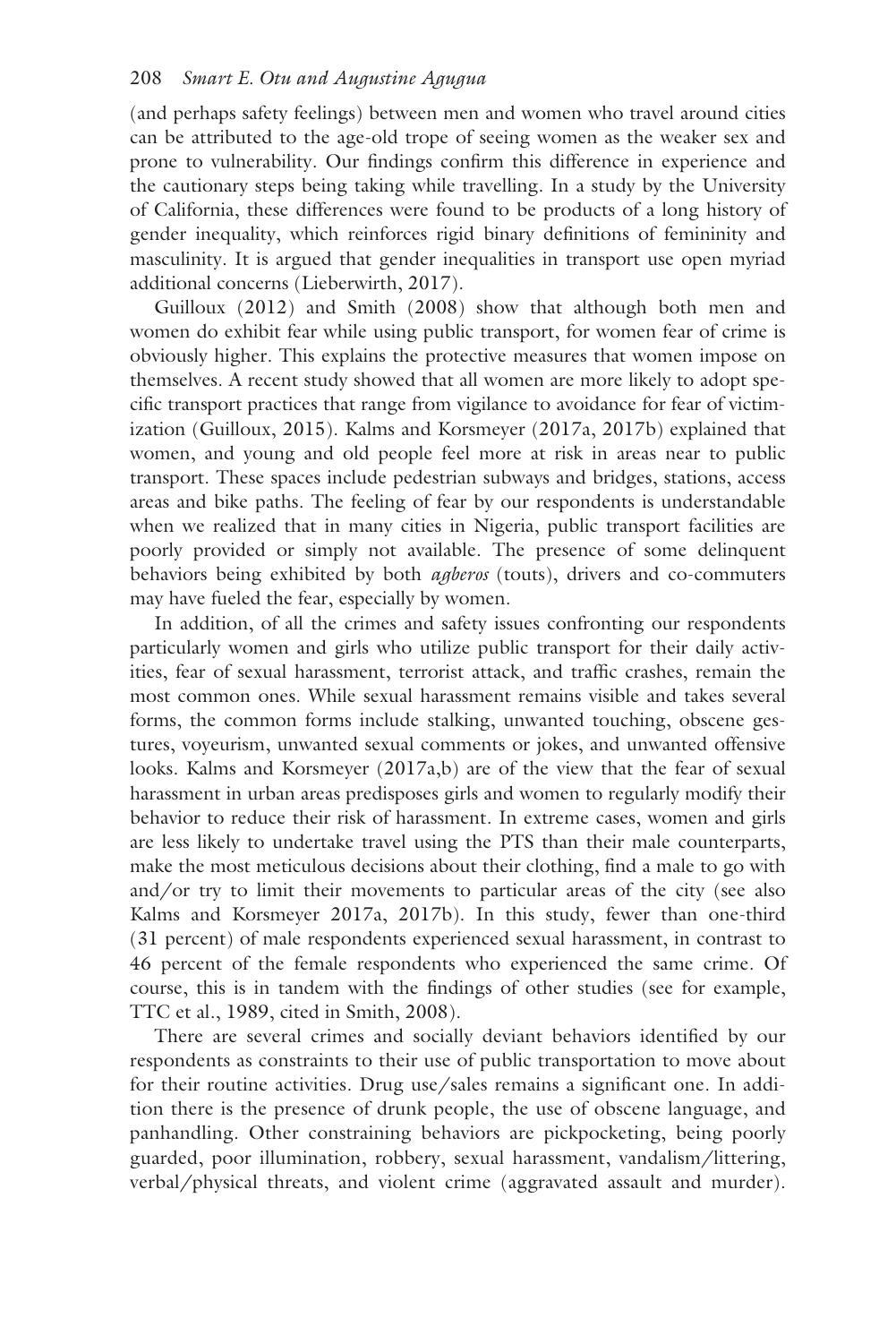These findings are in line with the findings of Borhan et al. (2019) and Otu (2017). For these authors, the PTS is fraught with additional challenges, restraining the preference of it. These challenges include unavailability or inaccessibility to some residents, its erratic schedule and long travel time due to frequent stops and pick-ups, robbery insults and assaults. Smith and Cornish (2006) identified crimes against users, crimes against employees of transit systems, line-of-route related offenses, graffiti and vandalism as some of the challenges faced by public transport users. These and our findings constitute additional sources of fear and feelings of lack of safety by our undergraduate public transport users.

The main reason(s) for entertaining fear whether in the day or night among our respondents is antisocial behavior of others. When we sum up the number of people who said it is because of fear of terrorist attack, and being victimized, then the picture of the correlation between the use of public transport and feelings of safety becomes compelling. Interestingly, a few of our respondents (13 percent) said it is the fear of traffic crashes (accidents), and cost of tickets (10 percent). Social Exclusion Unit (2003) found that, when the cost of a ticket is high, it became a constraint among residents of England.

The fear of crime and feelings of being unsafe when using public transport have made users devise different cautionary measures for survival and conviviality (for more on behavior modifications, see Kalms and Korsmeyer, 2017a, 2017b). Analysis of data reveals that 15 percent of the respondents always avoid travelling alone, while others avoid particular public transport lines and stops. In extreme case, some public transport users carry some kind of weapon, or defensive objects; dress in a certain way, especially among females, including not wearing jewelry; being overtly conscious and alert; and making sure all valuables are in a bag which is held tight. Prayer and submission to the 'will and grace of God' is also favored by Nigerian undergraduate females using public transportation. The majority, however, favored travelling during daytime. At least 27 percent of our respondents take this path.

## **10.7 Conclusion and policy implications**

This chapter set out to report transit safety conditions experienced by college students in Lagos, Nigeria, using answers from a small sample survey of tertiary students. Findings from this study indicate that students who attend school from town, and who use public transportation, are susceptible to all forms of unwanted sexual behaviors and miscreant activities. This challenges us to answer the question as to what could be done to improve safety on PTS and reduce fear among students That is, what are the policy implications of dour findings?

First, the conscious design of facilities, internal design of vehicles, and the environments (routes) that public transport traverses should be improved. For example, bus stops/stations should be designed in a manner that they have separate waiting rooms for both males and females; coaches and buses should have a section designated for females; while designated routes should be reserved for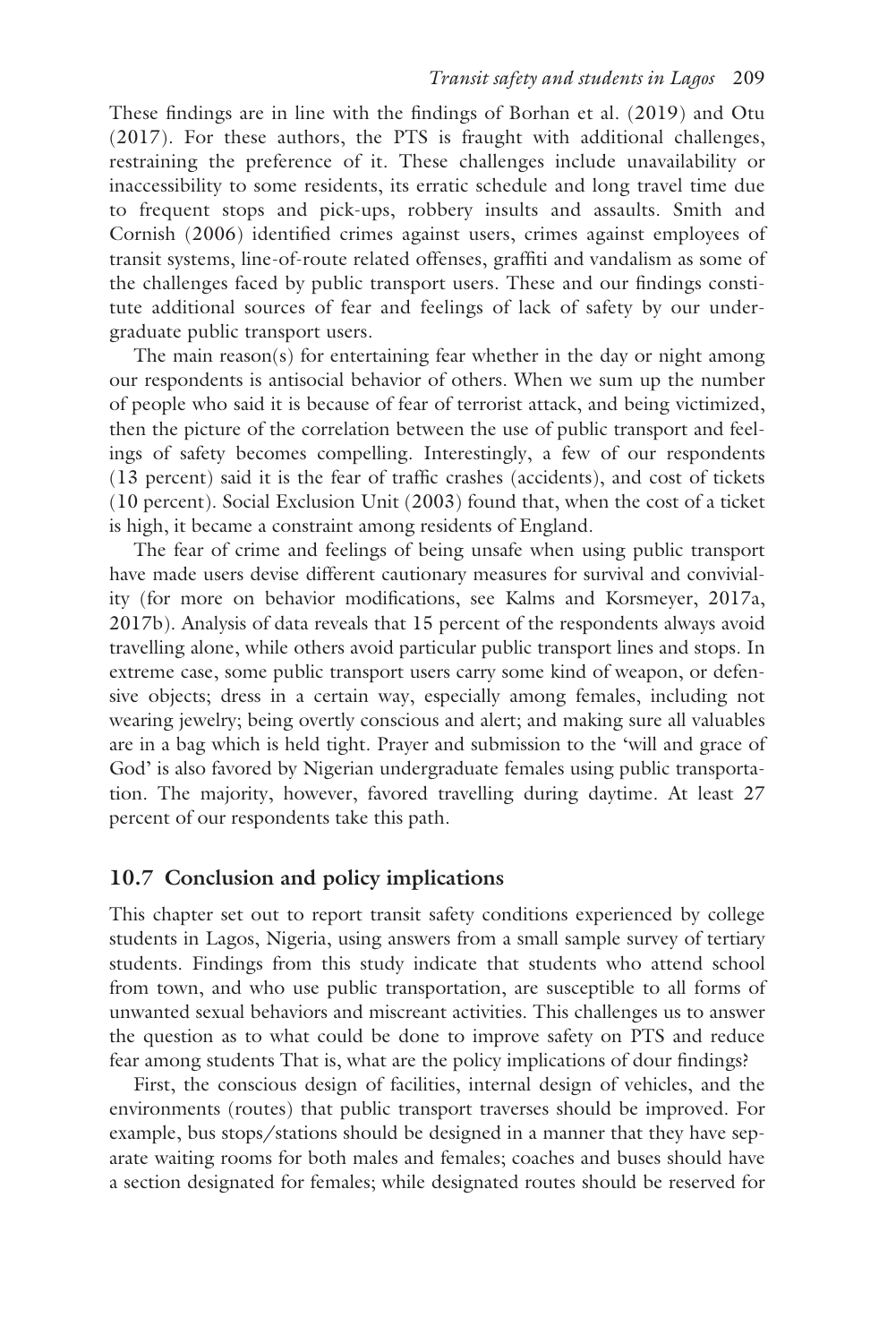some coaches/buses, as is currently done by the Lagos State Transport Authority. This suggestion aligns with Crime Prevention Through Environmental Design (CPTED) which is increasingly being used in PTS, such as train stations (see Public Transport Safety, n.d).

As transport networks are part of the urban environment (Public Transport Safety, n.d), the CPTED interventions we recommend here must envision and include a Safe Women project, which should involve re-designing public spaces to help prevent sexual aggression. CPTED is concerned with altering the physical environment to impact offender decision-making. This should include improvements to pedestrian walkways along the main access routes to the transport system, ensuring they are well lit and equipped with safety equipment, as well as improving lighting in the city center and residential areas (see also UN Women, n.d.). Ceccato, Uittenbogaard, and Bamzar (2013) explained that lighting seems to play a role in variations in the crime rate. A study in the UK found that poorly lit places increased fear of crime (Crime Concern, 2004).

| Variables              | Frequency      | Percentage (%) |  |
|------------------------|----------------|----------------|--|
| Age                    |                |                |  |
| $18 - 29$              | 255            | 94.4           |  |
| $30 - 39$              | 14             | 5.2            |  |
| $40 - 49$              | 1              | 0.4            |  |
| Total                  | 270            | 100.0          |  |
| Gender                 |                |                |  |
| Male                   | 115            | 42.6           |  |
| Female                 | 149            | 55.2           |  |
| Transgender            | 4              | 1.5            |  |
| Prefer not to say      | $\overline{2}$ | 0.7            |  |
| Total                  | 270            | 100.0          |  |
| Sex status (LGBTQI)    |                |                |  |
| Yes                    | 16             | 5.9            |  |
| No                     | 220            | 81.5           |  |
| Prefer not to say      | 13             | 4.8            |  |
| No response            | 21             | 7.8            |  |
| Total                  | 270            | 100.0          |  |
| Race/ethnicity         |                |                |  |
| Black/African American | 37             | 13.7           |  |
| White/Caucasian        | 1              | 0.4            |  |
| Hausa                  | $\overline{2}$ | 0.7            |  |
| Igbo                   | 74             | 27.4           |  |
| Yoruba                 | 99             | 36.7           |  |
| <b>Mixed Race</b>      | 1              | 0.4            |  |
| Others                 | 56             | 20.7           |  |
| Total                  | 270            | 100.0          |  |

*[Table A10.1](#page--1-0)* The profile of respondents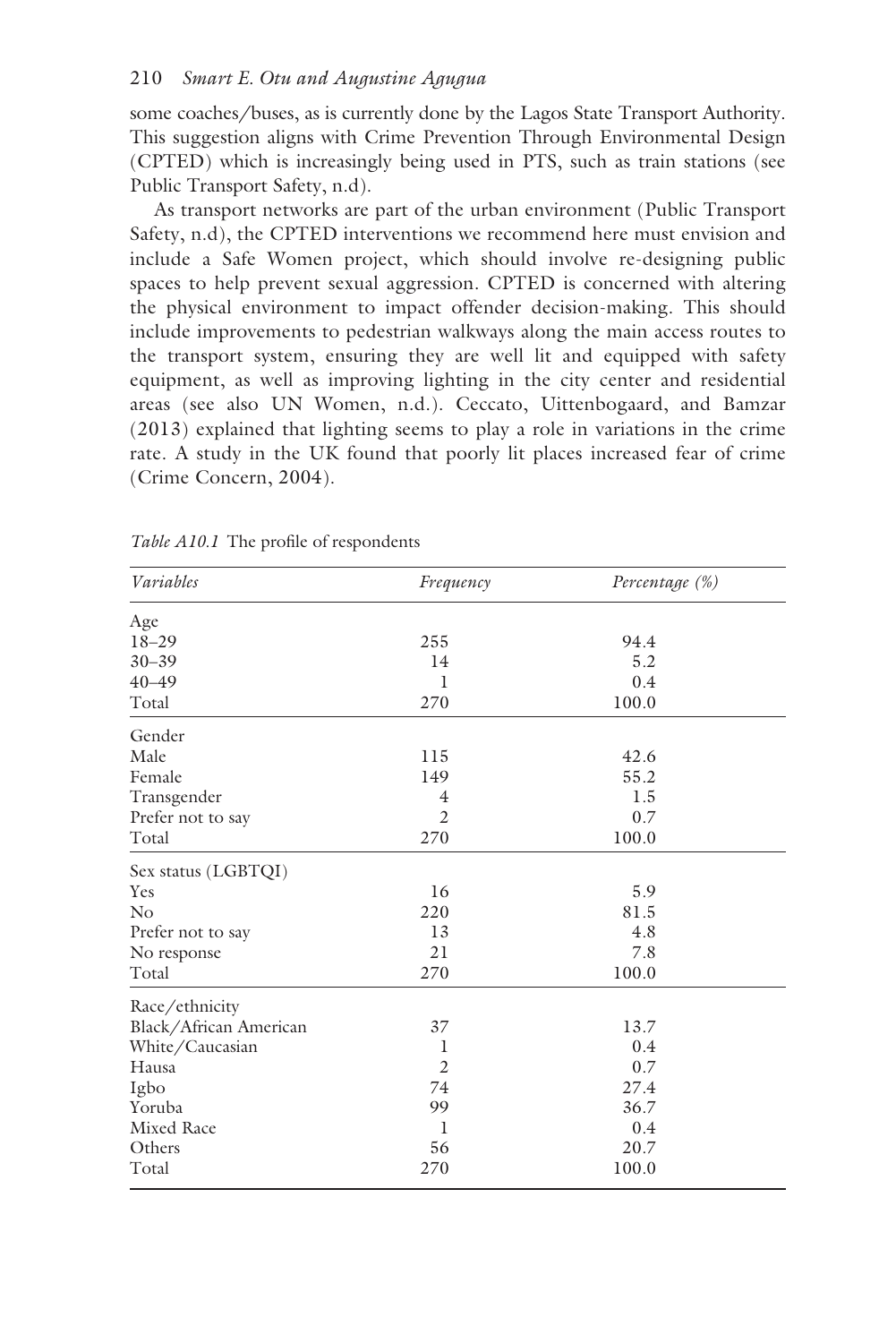Second, mechanisms should be put in place that can facilitate easy and prompt reporting of incidents of crime and antisocial behavior to the appropriate authorities. To achieve this requires sensitization of the people mostly likely to use public transport.

Third, security should be enhanced through effective use of motorized and foot patrols by special units of the police around major bus/train/ferry/canoe stops in and around Lagos metropolis. Engage public transport providers to do more to establish greater security for their customers through the provision of CCTV cameras, alarm buttons and visible state and private security guards on public transport routes and spaces. Police patrols, both at the buses/tricycle and around the platforms, is a strong preventive measure. Visible police patrols has been highlighted as the densities of passengers (overcrowding), e.g., in buses, carriages, and stations, are commonly a fertile territory for sexual harassment and other types sexual abuse and harassment. Sherman and Eck (2002), and Weisburd and Eck (2004) share in this view when they suggested that policing geared towards reducing crime is specifically beneficial if it is targeted at highcrime locations.

Finally, since our findings support the extant literature that females, and old and low income people—a majority of whom are public transport users—are more likely to be victimized, express fear, and are less likely to report to the appropriate authority when victimized, a modern PTS that is gender- age- and class-sensitive, safe and accessible should constitute part of the overall revolution of public transport policy.

#### **References**

- Bidstrup, S. (1999). So you're planning a trip to Africa. A page of advice travellers to Africa[. www.pe.net/~bidstrup/advice.htm \(](www.pe.net)accessed 16 February 2020).
- Borhan, M., Ibrahim, A. N. H., Syamsunur, D., & Rahmat, R. A. (2019). Why public bus is a less attractive mode of transport: a case study of Putrajaya, Malaysia. *Periodica Polytechnica Transportation Engineering*, 47, 82–90.
- Brantingham, P. L., & Brantingham, P. J. (1993). Environment, routine and situation. Toward a pattern theory of crime. In R. Clarke and M. Felson (Eds), *Routine Activity and Rational Choice: Advances in Criminological Theory*, New Jersey: Transactional Publishers.
- Brantingham, P. L., & Brantingham, P. J. (1995). Criminality of place: crime generations and crime attractors. *European Journal on Criminal Policy and Research*, 3, 5–6.
- Bottoms, A. E., & Wiles, P. (1997). Environmental criminology. In M. Maguire, R. Moran, & R. Reiner (Eds), *The Oxford Handbook of Criminology* (pp. 620–656).
- Cawley, M. (2014). Aumento de secuestro 'express' es señal de la evolución criminal de Colombia. [http://es.insightcrime.org/noticias-del-dia/aumento-desecuestro-expres](http://es.insightcrime.org)[signo-de-la-evolucion-criminal-de-colombia](http://es.insightcrime.org) (accessed 11 September 2018).
- Ceccato, V., Uittenbogaard, A., & Bamzar, R. (2013). Security in Stockholm's underground stations: the importance of environmental attributes and context. *Security Journal*, 26, 33–59.
- Ceccato, V., & Paz, Y. (2017). Crime in São Paulo's metro system: sexual crimes against women. *Crime Prevention and Community Safety*, 19, 211–226.
- Ceccato, V., & Loukaitou-Sideris, A. (2020). *Transit Crime and Sexual Violence in Cities: International Evidence and Prevention*. London: Routledge.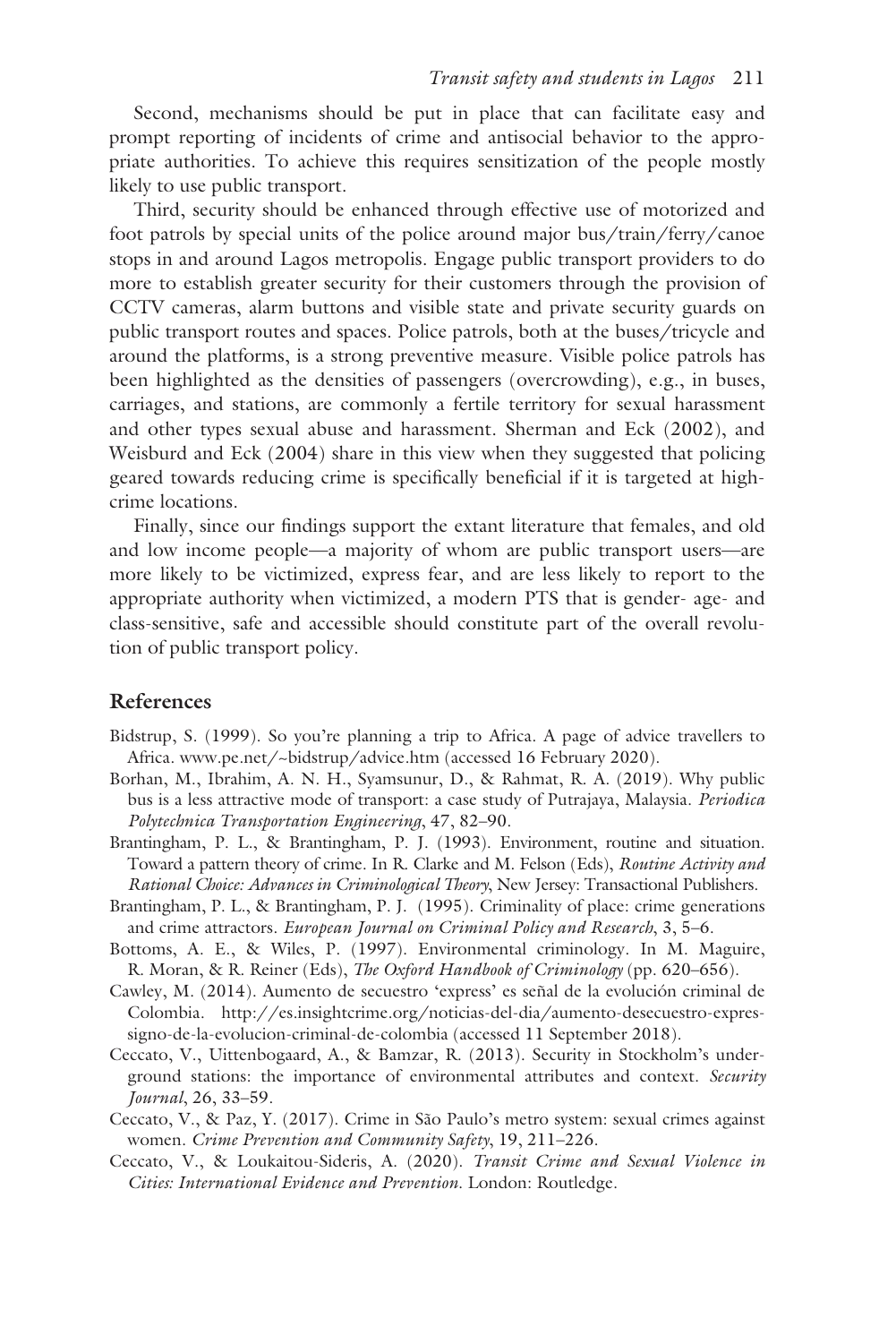- Chen, J., & Gursoy, D. (2001). An investigation of tourists' destination loyalty and preferences. *International Journal of Contemporary Hospitality Management*, 13, 79–85.
- Clarke, R., & Eck, J. (2003). *Become of Problem-solving Crime Analyst in 55 SMALL STEPS.* Devon, UK: William Publishing.
- Cohen, L., & Felson, M. (1979). Social change and crime rate trends: a routine activity approach. *American Sociological Review*, 44, 588–608.
- Cornish, D., & Clarke, R. (1986). *The Reasoning Criminal*. New York: Springer-Verlag.
- Control Risks (2016). Risk Map. [https://riskmap.controlrisks.com/](https://riskmap.controlrisks.com) (accessed 28 August 2018).
- Cozens, P., Neale, R., Whitaker, J., & Hillier, D. (2003). Managing crime and the fear of crime at railway stations––A case study in South Wales (UK). *International Journal of Transport Management*, 1, 121–132.
- Crime Concern (2004). *People's Conceptions of Personal Security and their Concerns About Crime on Public Transport: Research Findings*. London: Department for Transport.
- Friman, M. (2004). The structure of affective reactions to critical incidents. *Journal of Economic Psychology*, 25, 331–353.
- Friman, M., Edvardsson, E., & Gärling, T. (1998). Perceived quality of public transport service: inference from complaints and negative critical incidents. *Journal of Public Transportation*, 2, 69–91.
- Gekoski, A. Gray, J., Horvath, M., Edwards, S., Emirali, A., & Adler, J. R. (2015). *'What Works' in Reducing Sexual Harassment and Sexual Offences on Public Transport Nationally and Internationally: a Rapid Evidence Assessment.* Project Report. Middlesex University; British Transport Police; Department for Transport, London.
- Guilloux, M. (2012). *La prévention des violences faites aux femmes dans les transports collectifs français*. Montréal: CIPC.
- Guilloux, M. (2015). *Les violences faites aux femmes dans les transports collectifs terrestres: Synthèse de l'étude exploratoire*. Paris: Ministère de l'Écologie, du Développement durable et de l'Énergie.
- Harris, O. (1971). *A Methodology for Developing Security Design Criteria for Subways*. Washington, DC. Urban Mass Transit Administration, Report No. UMTA-URT-5 (70)-71–4 (accessed 10 November 2018).
- International Center for the Prevention of Crime (n.d.) [www.crime-prevention-intl.org](http://www.crime-prevention-intl.org)  (accessed 10 November 2018).
- Iveson, D. (2018). Edmonton to host world leaders on safe public spaces. [https://](https://myemail.constantcontact.com) [myemail.constantcontact.com/News-Release-Edmonton-to-host-world-leaders-on](https://myemail.constantcontact.com)[safe-public-spaces.html?soid=1127191170163&aid=nzHCBnlJIf0 \(](https://myemail.constantcontact.com)accessed 10 November 2018).
- Kalms, N., & Korsmeyer, H. (2017a). Gender makes a world of difference for safety on public transport. [www.smh.com.au/lifestyle/gender-makes-a-world-of-difference-for](www.smh.com.au)[safety-on-public-transport-20170718-gxd8ee.html](www.smh.com.au) (accessed 1 January 2019).
- Kalms, N., & Korsmeyer, H. (2017b). Preventing sexual harassment in Australian public transport spaces through gender-sensitive co-design with women and girls. Uncovering how the safety of women and girls is challenged in public transport spaces. [www.](www.monash.edu) [monash.edu/mada/research/labs/xyx-lab-monash-space-gender-communication-lab](www.monash.edu)  (accessed 1 January 2019).
- Lagos State Government (2002). Lagos State Development Indicators Report. [lhttps://](https://lagosstate.gov.ng) [lagosstate.gov.ng/](https://lagosstate.gov.ng) (accessed 10 July 2018).
- Le Parisien (2011). Frauder dans le bus deviant la règle. *Le Parisien.fr.* [www.leparisien.](www.leparisien.fr) [fr/une/frauder-dans-le-bus-devient-la-regle-17-01-2011-1230490.php](www.leparisien.fr) (accessed 20 December 2018).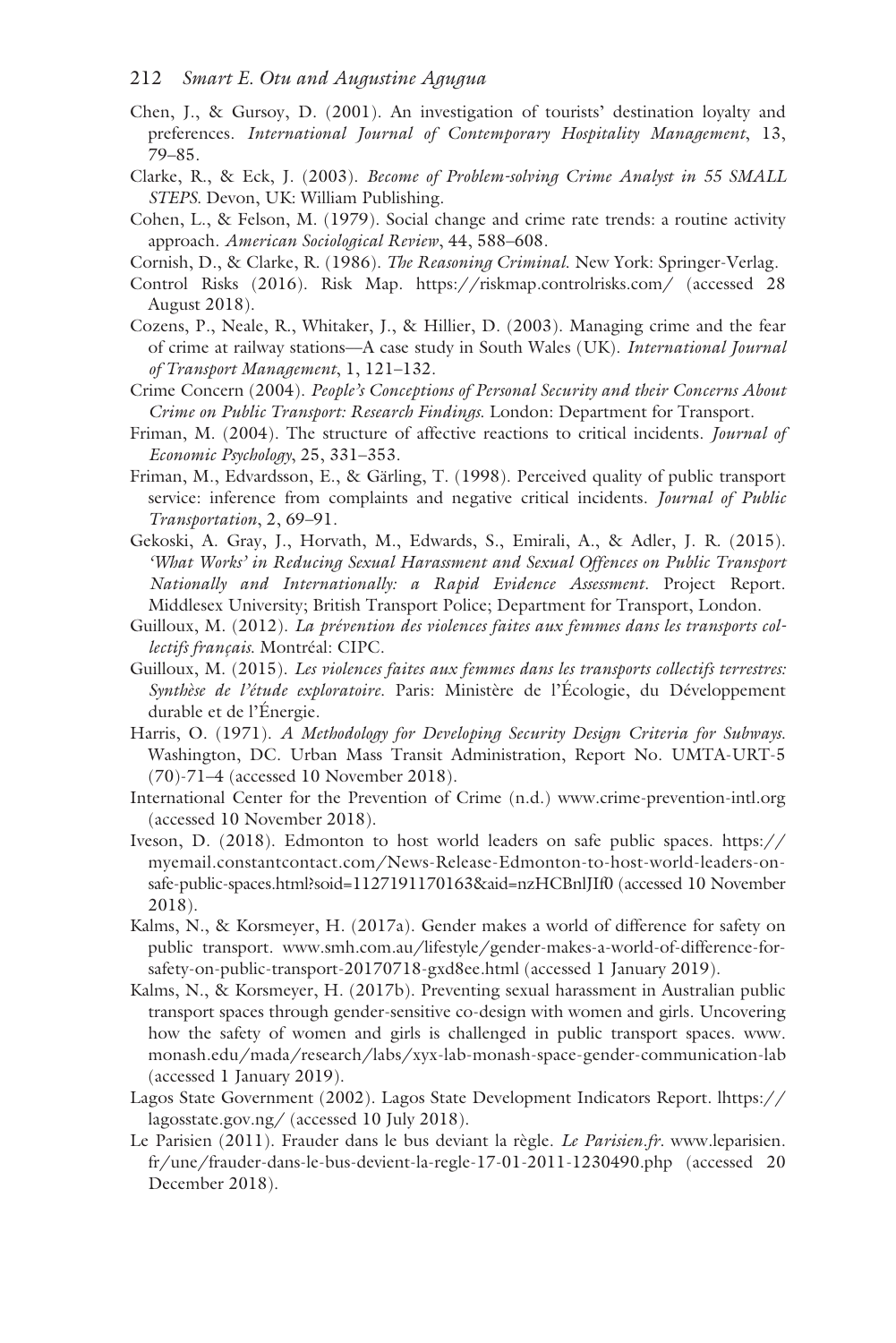- Lieberwirth, R. (2017). Gender makes a world of difference for safety on public transport. [https://theconversation.com/gender-makes-a-world-of-difference-for-safety-on](https://theconversation.com)[public-transport-80313](https://theconversation.com) (accessed 20 December 2018).
- Loukaitou-Sideris, A., Liggett, R., & Iseki, H. (2001). The geography of transit crime: documentation and evaluation of crime incidence on and around Green Line Stations in Los Angeles. *Journal of Planning Education and Research*, 22, 135–151.
- Morgan, R., & Smith, M. J. (2006). Crimes against passengers: theft, robbery, assault and indecent assault. In D. B. C. M. J. Smith (Ed.), *Secure and Tranquil Travel: Preventing Crime and Disorder on Public Transport* (pp. 77–102). London: Jill Dando Institute of Crime Science.
- National Bureau of Statistics (2017). *Demographic Statistics Bulletin. Nigeria*. Available at [https://nigerianstat.gov.ng/download/775](https://nigerianstat.gov.ng) (accessed 25 April 2020).
- Newton, A. D. (2004). Crime on public transport: 'static and 'non-static' (moving) crime events. *Western Criminology Review*, 5, 25–42.
- Nurdden, A., Rahmat, R. A. O. K., & Ismail, A. (2007). Effect of transportation policies on model shift from private car to public transport in Malaysia. *Journal of Applied Sciences*, 7, 1014–1018.
- Okpara, E. E. (1988). The role of touts in passenger transport in Nigeria. *The Journal of Modern African Studies*, 26, 327–335.
- Opeifa, K. (2012). How do we harness electricity to transform social infrastructure? 7th Lagos Economic Summit on Powering the Lagos Economic Real Opportunities, Endless Opportunities.
- Otu, S. E. (2003). Armed robbery in the south eastern states of contemporary Nigeria: a criminological analysis. Unpublished Doctoral thesis (D. Litt. Phil.) Department of Criminology, University of South Africa (Unisa), Pretoria.
- Otu, S. E. (2017). Patterns and modus operandi of crime and disorderly conduct on the public transport system in Abakaliki, Nigeria: a descriptive analysis. In E. C. Viano (Ed.) *Cyber Crime, Organised Crime, and Societal Responses, Internal Approach* (pp. 341–365). Switzerland: Springer International Publishing.
- Patton, M. Q. (1990). *Qualitative Evaluation and Research Methods*. Newbury Park, CA: Sage Publications.
- Public Transport Safety (n.d). Preventing crime on urban public transport. [www.jstor.](www.jstor.org) [org/stable/1147664?seq=1.](www.jstor.org)
- Salau, T. (2015). Public transportation in metropolitan Lagos, Nigeria: analysis of public transport users' socioeconomic characteristics. *Urban, Planning and Transport Research*, 3, 132–139.
- Schäfer, I. (2015). Ciudades latinoamericanas estudian cómo predecir el crimen. *El País.com.* [http://internacional.elpais.com/internacional/2015/07/30/actualidad/1438211440\\_](http://internacional.elpais.com) [366876.html \(](http://internacional.elpais.com)accessed 10 July 2018).
- Sherman, L., & Eck, J. (2002). Police for crime prevention. In: Sherman, L., Farrington, D., Welsh, B. and Layton MacKenzie, D. (Eds), *Evidence-Based Crime Prevention*. London: Routledge.
- Smith, M. J., Belenko, S., Staehs, G., Arriola, R., Shea, R., Truitt, L., & Harsch, D. (1986). *Transit Crime Study, Vol. 1, Summary of Findings and Policy Recommendations*. New York: New York City Criminal Justice Agency..
- Smith, M. J. (2008). Addressing the security needs of women passengers on public transport. *Security Journal*, 21, 117–133.
- Smith, M. J., & Cornish, D. B. (Eds) (2006). *Secure and Tranquil Travel: Preventing Crime and Disorder on Public Transport*. London, UK: UCL, Jill Dando Institute of Crime Science.